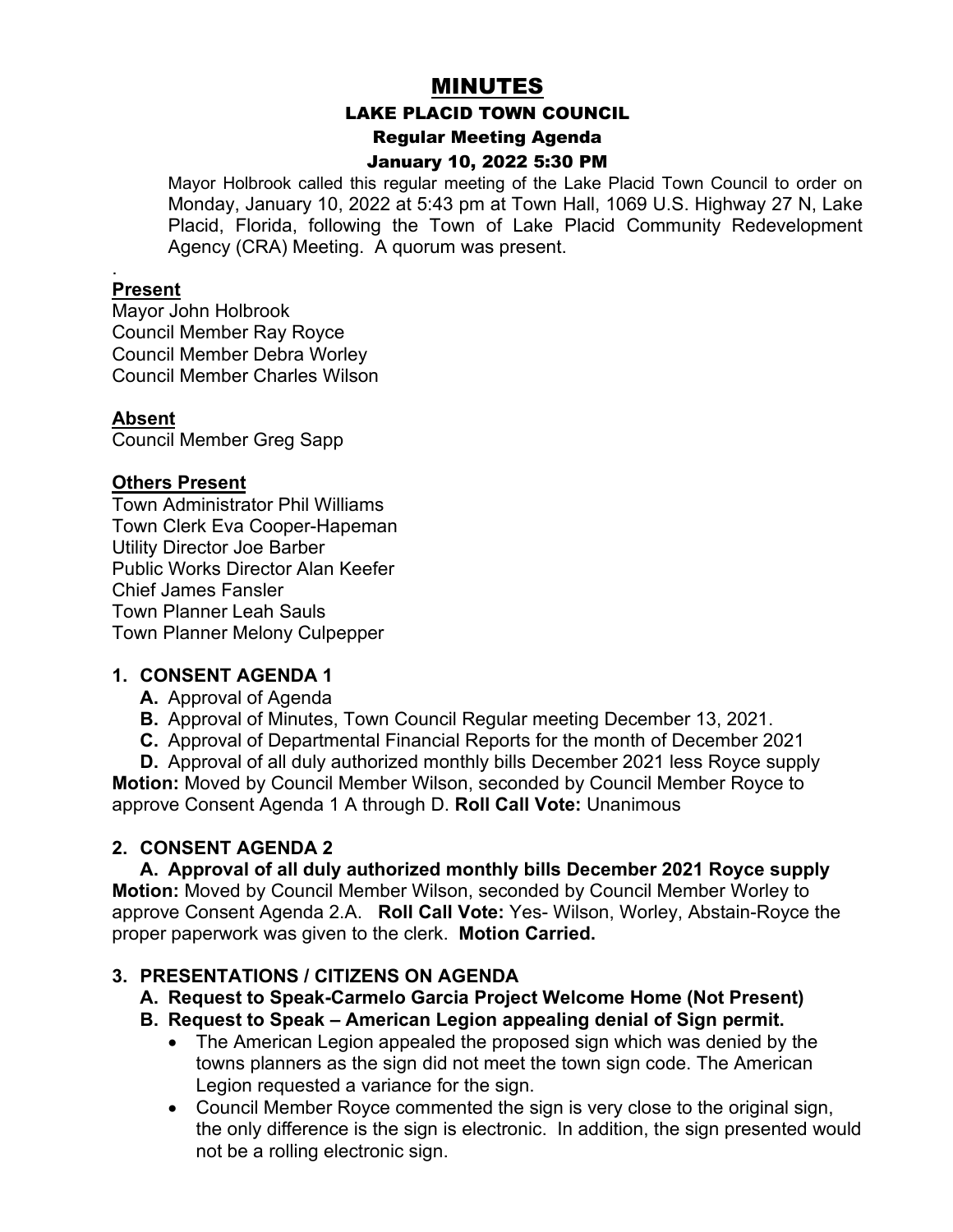• Mayor Holbrook stated that he was in support of the American Legion and recommend that council to approve the sign.

**Motion:** Moved by Council Member Wilson, seconded by Council Member Worley to approve the variance for the American Legion Electronic sign as proposed. **Roll Call Vote:** Unanimous

# **4. PUBLIC HEARING**

- **A. Drinking Water State Revolving Loan Facility Plan, Loan Application and Resolution 2022-01.**
	- Mr. Alday requested approval for the proposed Lake Placid Camp and Conference Center (LPCCC) Drinking Water State Revolving Loan, Facility Plan, Loan Application and Resolution 2022-01, including approving for the Mayor to sign the documents. Mr. Alday reviewed the documents as presented.
	- Mr. Barber was comfortable with the facility plan as presented, but stated if FDEP requires an asset management plan that the LPCCC will be responsible for the development of the plan as part of the grant application.
	- Mayor Holbrook read by title Resolution 2022-01.
	- Mayor Holbrook, Council, Mr. Barber, and Mr. Alday discussed the grant application, and agreements with the LPCCC. Mr. Alday commented that the utility agreement has been sent to FDEP in the past, but also recommended that the town think about a Bulk Service Agreement with the LPCCC for a surcharge, serviced availability charge that covers the cost of the entire loan.
	- Council Member Royce emphasized the reason for the motion to add the language "or by agreement" is to address the issues in later agreements as deemed by the towns legal counsel.

**Motion:** Moved by Council Member Royce, seconded by Council Member Worley to approve resolution 2022-01 with the Mayors signature after final legal review, with a change to section 4 of the resolution adding at the end of the first sentence "or by agreement". **Roll Call Vote:** Unanimous

## **B. Second Reading Ordinance 2022-1 Annual Capital Improvement Element (CIE) – LPTC.22.001**

• Mayor Holbrook read by title Ordinance 2022-1 on second reading **Motion:** Moved by Council Member Royce, seconded by Council Member Wilson to approve and adopt Ordinance 2022-1 on second reading. **Roll Call Vote:** Unanimous

### **C. Ordinance 2022-04 Restating and Amending Ordinance 2022-10 Authorizing the sale and conveyance of Pugh sewer plant**

• Mayor Holbrook read by title Ordinance 2022-04 on first reading. **Motion:** Moved by Council Member Royce, seconded by Council Member Worley to approve on first reading Ordinance 2022-04. **Roll Call Vote:** Unanimous

# **5. RESOLUTIONS**

## **A. Resolution 2022-02 Election Canvassing Board and Election Information**

Ms. Cooper-Hapeman presented the resolution naming Mr. Williams as an alternate to the canvassing in the event either Council Member Royce, Council Member Wilson or Ms. Cooper-Hapeman are unable to attend. In addition, commented that Council Member Worley, Council Member Sapp and Mayor Holbrook terms are up for election.

**Motion:** Moved by Council Member Royce, seconded by Council Member Wilson to approve Resolution 2022-02. **Roll Call Vote:** Unanimous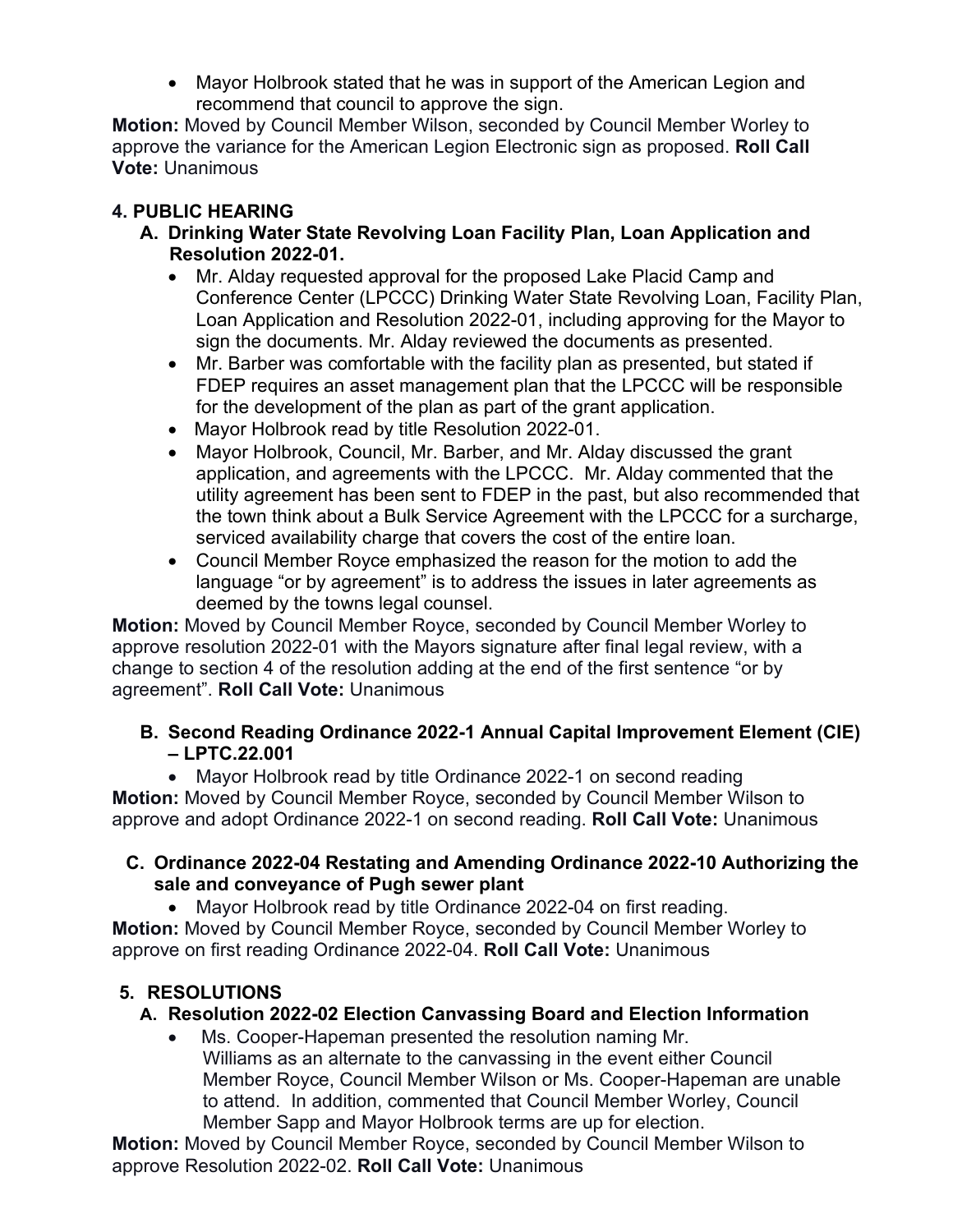#### **6. TOWN ATTORNEY/PLANNING/DEPARTMENT HEADS/MAYOR/COUNCIL MEMBERS**

- **A. Council Members (No Agenda Items) 1. Town properties planning (No Discussions)**
- **B. Planning (No Agenda Items)**
- **C. Town Attorney (No Agenda Items)**

### **D. Town Administrator**

- **1. RFP – External Audit Services**
- Mr. Williams informed council that one response to the RFP for external audit services was submitted by our current auditors Maulden Jenkins. As previously requested by council a \$500 penalty on audit deadline is not met was included in the RFP.
- Staff recommendation to approve Maulden Jenkins as the external audit services for the town and informed council there is no change to the cost for the audit.

**Motion:** Moved by Council Member Royce, seconded by Council Member Wilson to approve Maulden Jenkins for the Towns external audit services. **Roll Call** Unanimous

- **2. Code Enforcement Accumulation of Fines and Foreclosure**
- Mr. Williams and Chief Fansler presented two properties in that are in the town that are derelict with accumulated enforcement fines.
- Mayor Holbrook, Council, Mr. Williams and Chief Fansler discussed the issues with the properties and what can be done. Council was in consensus that staff explore options and have the town attorney look into the matter.

**Motion:** Moved by Council Member Royce, seconded by Council Member Worley to forward to the town attorney for the next meeting with legal options. **Roll Call** Unanimous

- **3. Government Center Council Chamber Benches Informal offer to purchase Mr. Williams requested council preference in regards to the benches there has been in informal offer. Currently stored at the town barn after the old town hall had been sold.**
- Mayor Holbrook, Council, and Mr. Williams discussed how council would like to proceed in regards either selling or donating the benches. Council was in consensus for Mr. Williams to determine how to surplus the benches.

**Motion:** Moved by Council Member Royce, seconded by Council Member Worley to approve a surplus declaration for the benches in storage. **Roll Call Vote:** Unanimous

## **7. MAYOR/COUNCILMEMBERS** (No Comments)

### **8. CITIZENS NOT ON AGENDA** (No Comments)

### **9. ADJOURNMENT 6:59**

Mayor Holbrook, hearing no objections, declared the meeting adjourned at 6.59 pm.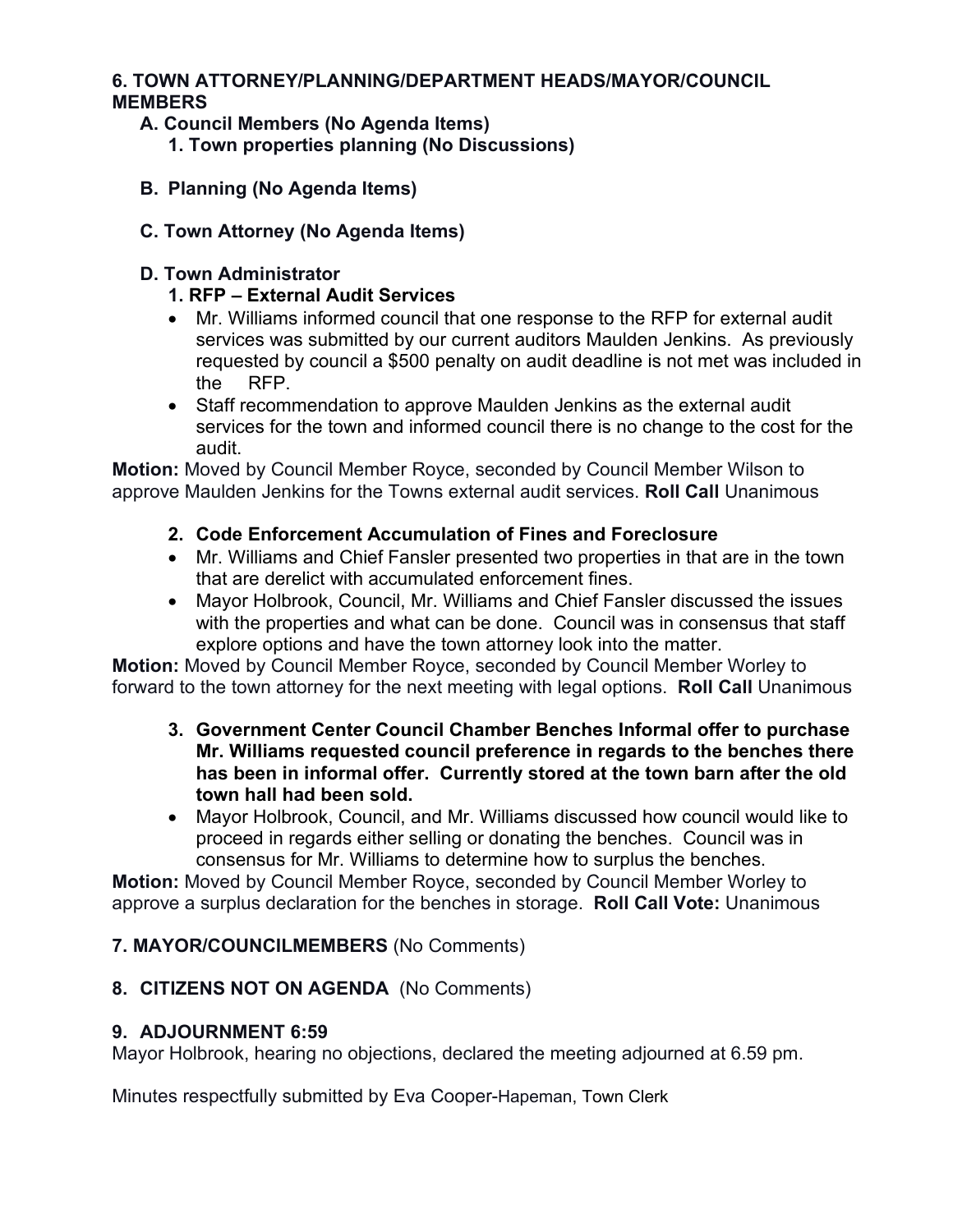# MINUTES LAKE PLACID TOWN COUNCIL Regular Meeting Agenda February 14, 2022 5:30 PM

Mayor Holbrook called this regular meeting of the Lake Placid Town Council to order on Monday, February 14, 2022 at 5:30 pm at Town Hall, 1069 U.S. Highway 27 N, Lake Placid, Florida. Pastor Severance of the Lake Placid First Presbyterian Church gave the invocation and led the Pledge of Allegiance. A quorum was present.

#### **Present**

.

Mayor John Holbrook Council Member Ray Royce Council Member Debra Worley Council Member Greg Sapp

#### **Absent**

Council Member Charles Wilson

#### **Others Present**

Town Administrator Phil Williams Town Clerk Eva Cooper-Hapeman Utility Director Joe Barber Public Works Director Alan Keefer Chief James Fansler Town Planner Leah Sauls Town Planner Melony Culpepper Guardian CRM, Corbett Alday Highlands County Project Manager, Bob Diefendorf

#### **1. CONSENT AGENDA 1**

#### **A. Approval of Agenda**

- **B. Approval of Minutes, Town Council Regular meeting January 10, 2022.**
- **C. Approval of Departmental Financial Reports for the month of January 2022**

**D. Approval of all duly authorized monthly bills January 2022 less Royce supply Motion:** Moved by Council Member Royce, seconded by Council Member Sapp to approve Consent Agenda 1 A through D. **Roll Call Vote:** Unanimous

#### **2. CONSENT AGENDA 2**

**A. Approval of all duly authorized monthly bills January 2022 Royce supply Motion:** Moved by Council Member Sapp, seconded by Council Member Worley to approve Consent Agenda 2.A. **Roll Call Vote:** Yes- Worley, Sapp, Abstain-Royce the proper paperwork was given to the clerk. **Motion Carried.** 

#### **3. PRESENTATIONS / CITIZENS ON AGENDA**

- Pastor Severance spoke as a concerned citizen in regards to the lack of a continuation of a sidewalk along Heartland Blvd to Tangerine and encouraged council to take constructing a sidewalk on as a project**.**
- Mayor Holbrook, Council, Pastor Serverance and Ms. Culpepper discussed the various obstacles that preclude the town from continuing the sidewalk as a town project.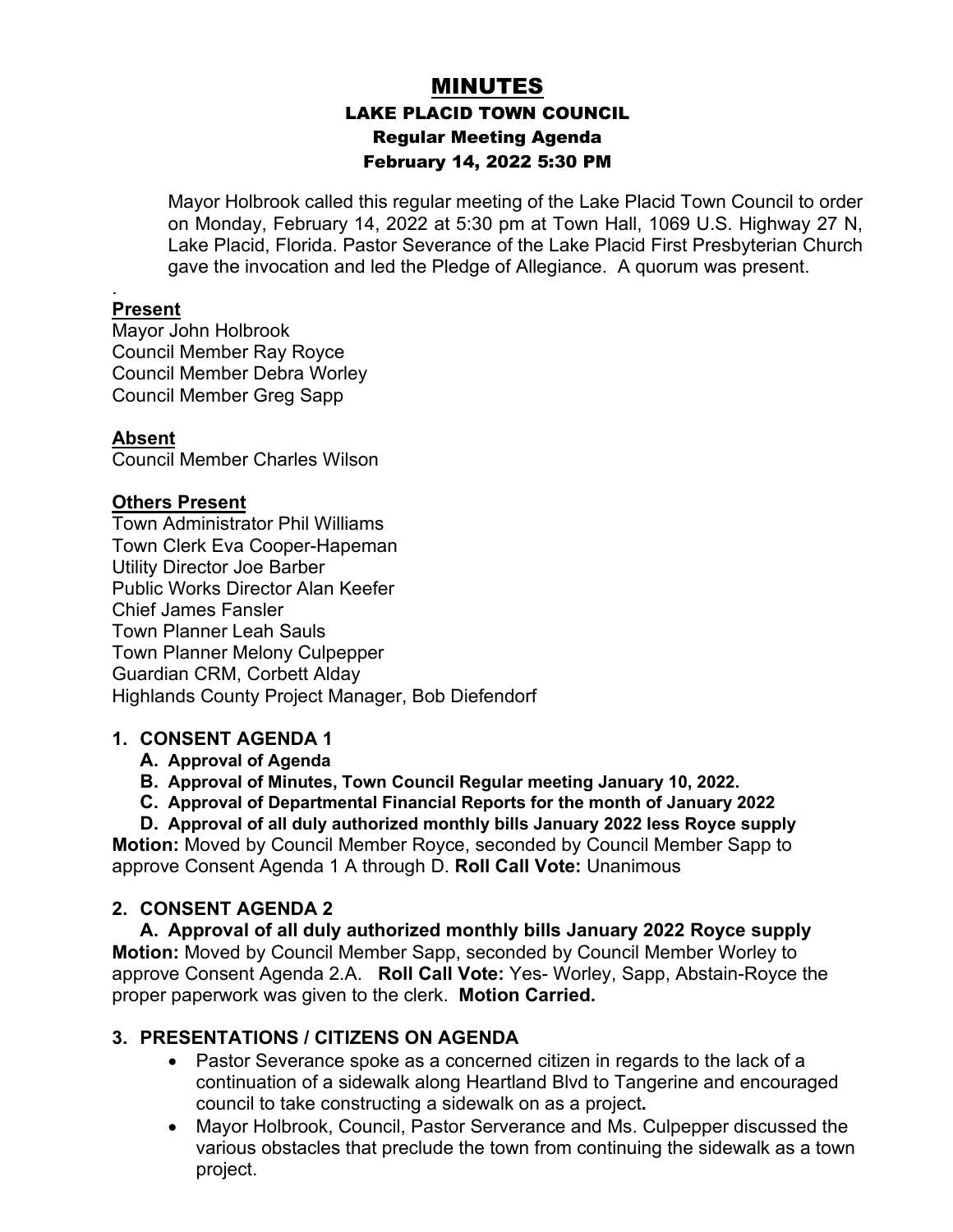- $\circ$  The sidewalk was part of a previous development for the area, as part of the Planned Development agreement the developer was responsible for constructing the sidewalk and was part of the property, the development was never completed. The partial sidewalk was built as part of that previous Panned Development agreement.
- o Heartland Blvd is a county road and not a town road. In addition, there is not enough public right of way to continue the sidewalk, the property owner would need to either agree to donate it or sell it to the county.
- o Recommendation for Pastor Severance to contact Commissioner Tuck, the representative for the Lake Placid area in regards to completing the sidewalk.
- o Council Member Royce agreed to speak with the county engineer about the issue.

## **4. Grants**

- **A. FDEP Septic to Sewer Grant Application Materials for Lake Placid Camp and Conference Center (LPCCC) Improvements.**
	- Mr. Alday presented one of four grant applications for the septic to sewer project for the LPCCC. The presented grant application is to ensure there will be enough funds for upsizing the force main, and lift station if deemed necessary.
	- Mayor Holbrook, Council, Mr. Harris, Mr. Barber, and Mr. Alday discussed the grant application.
		- $\circ$  The presented grant application is not part of the \$40 million grant that the town had been awarded by FDEP.
		- o Both Mr. Harris and Mr. Alday confirmed that the LPCCC has verbally agreed that the LPCCC will give the town the easement necessary for the lift station as required by the grant.
		- o Mr. Barber responded to questions on the size of the force main and was comfortable with a six-inch main that may be upsized to an eight-inch if needed.
		- $\circ$  Mr. Harris reported that DEP in regards to the town obtained grant of \$40 million, has indicated that the timeline will not change and the town should give its best estimate in regards to line size. The town should not wait on the master plan to move forward.

**Motion:** Moved by Council Member Sapp, seconded by Council Member Worley to approve the grant agreement subject to upgrade of the line, upgrade of the master lift station, and possibly adding a repumping station along the line. To also approve the Mayor to sign the agreement if satisfied that the corrections in the language have been done, and that town staff is also comfortable with the changes. **Roll Call Vote:** Unanimous

## **B. 2019-20 CDBG Grant – Pipe Bursting Project**

- Mr. Alday presented a work order for the town's pipe bursting project.
- Mayor Holbrook, Council, Mr. Harris, and Mr. Alday discussed the fees to be paid for the work that has been done by Guardian CRM Inc, for the grant application. The fees paid to Mr. Alday, Guardian CRM Inc. count as part of the town's required match for the grant. In addition, Mr. Barber gave an overview of the project and indicated that the plans are going to change and the size of the main will need to be downsized.
	- $\circ$  The project is shovel-ready.
	- $\circ$  The release of funds will happen after the environmental review.
	- o The only issue may be the cost once the BIDs are obtained.
	- $\circ$  The current estimated cost for the current work that has been done by Mr. Alday is about \$15,000 to \$20,000.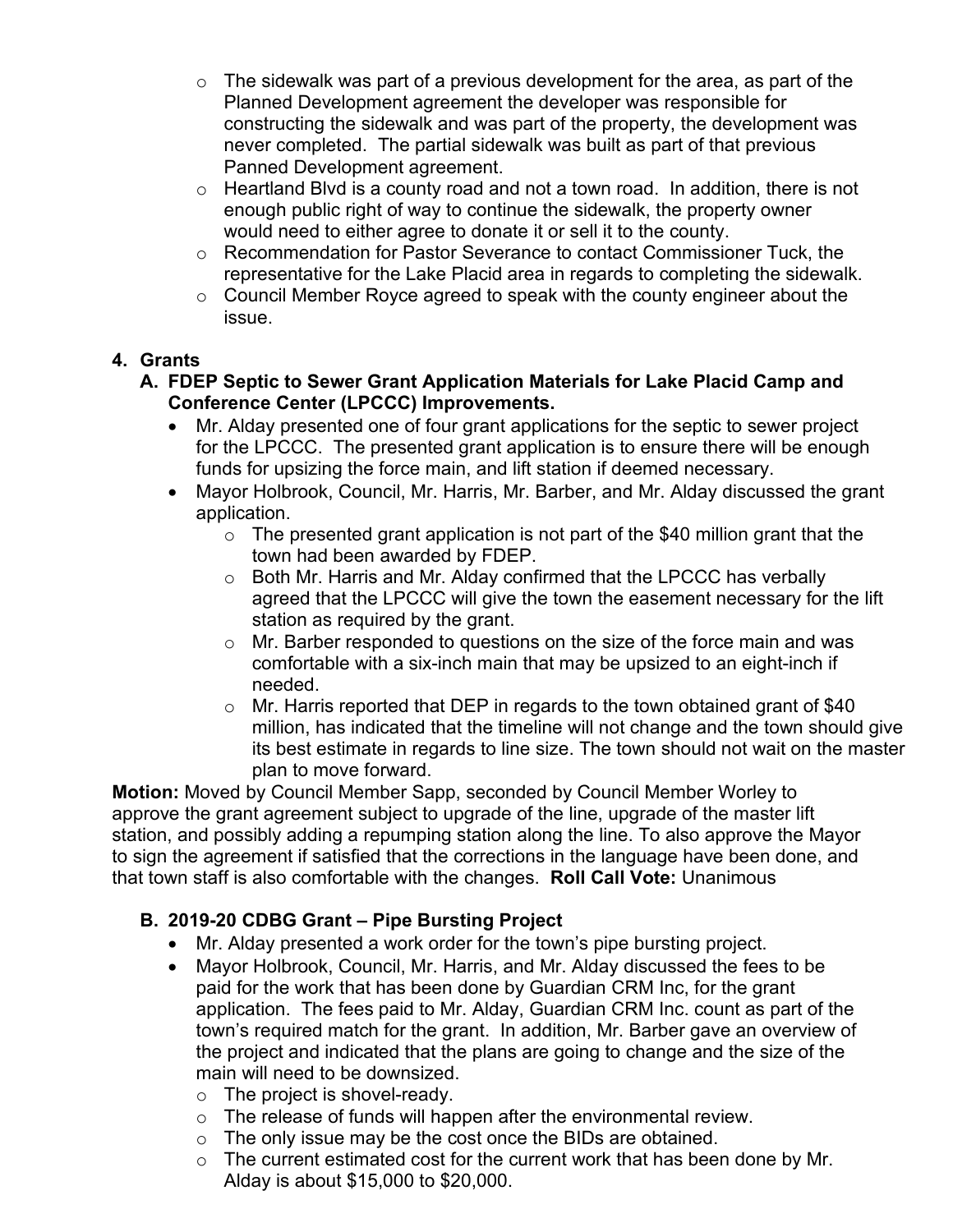- o Concerns expressed that Mr. Alday does not have a defined schedule for payments. Mr. Alday stated that approximately \$45,000 over a 24-month would be a schedule of payments. The wording in the work order can be added that sets the schedule of payments.
- $\circ$  If the project goes over budget the town would determine whether to move forward and payout of the utility's capital improvement funds or the grant scope could be changed if necessary. Mr. Barber stated the project is needed to replace the old lines.
- $\circ$  Question status of the project: A quarterly status report is done every three months and submitted to Mr. Barber and could also be shared with the council.

**Motion:** Moved by Council Member Sapp, seconded by Council Member Worley to approve the work order as amended by Mr. Alday's suggestion and upon agreement of the Mayor of the amended changes. **Roll Call Vote:** Unanimous

## **5. PUBLIC HEARINGS**

- **A. Ordinance 2022-04 Restating and Amending Ordinance 2022-10 Authorizing the sale and conveyance of Pugh sewer plant**
	- Mayor Holbrook read by title Ordinance 2022-04 on second reading.
	- Mayor Holbrook, Council, Mr. Harris, and Mr. Barber discussed the Pugh sewer plant and how council would care to proceed.
		- $\circ$  The selling of the plant in relation to the \$40 million grant the town received, the town could move forward with selling the property but include some stipulations, to set aside part of the property for a town lift station.
		- o The advertising for BIDS could move forward but would include legal and staff to include appropriate conditions that may be needed as part of a sale of the property.

**Motion:** Moved by Council Member Royce, seconded by Council Member Sapp to approve and adopt on second reading Ordinance 2022-04. **Roll Call Vote:** Yes- Worley, Royce, Abstain- Sapp the proper paperwork was given to the clerk. **Motion Carried.** 

**6. RESOLUTIONS** (No Agenda Items)

### **7. TOWN ATTORNEY/PLANNING/DEPARTMENT HEADS/MAYOR/COUNCIL MEMBERS**

- **A. Council Members**
	- **1. Town properties planning (No Discussions)**

## **B. Planning**

## **1. Architectural Standards Variance Process**

- Ms. Culpepper informed council that currently, the town code does not have a variance process in place in regards to the architectural standard and if the council would like the planners could work on a process to present to the council.
- Mayor Holbrook, Council, Mr. Harris, and Ms. Culpepper discussed the town's Architectural Standards and lack of process in regards to variance requests.
	- $\circ$  The county does have a process that is in place that allows for requests for variances, but outside of the Greater Lake Placid area, the county does not have Architectural Standards. If the town revises the Architectural Standards for the Greater Lake Placid area, the county would also adopt the revised standards.
	- o Recommendation to establish a process and also to take a look at the Architectural Standards at the same time.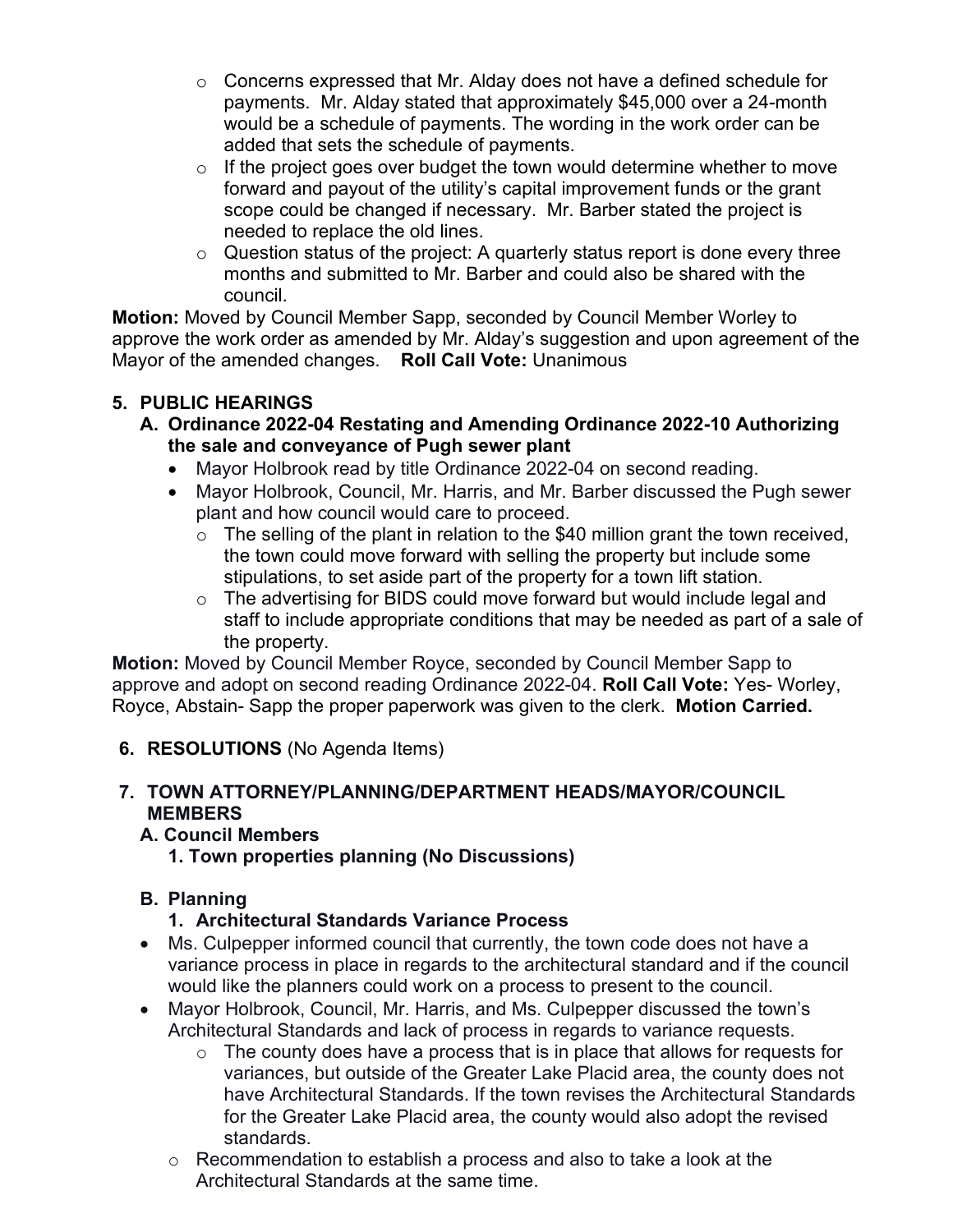- $\circ$  In regards to changes that may be considered by council are various different materials and new technologies, for example, metals that look like brick or stucco.
- o Recommendation to proceed moving forward to develop a variances process to add to the town code first, which would take a minimum of four months through the ordinance process, and includes going to the Local Planning Agency first. In addition to also work on the Architectural Standards separately.

**Motion:** Moved by Council Member Royce, seconded by Council Member Sapp to instruct planning staff to come back to the Town Council at the earliest possible date with recommendations on how to address the issue. **Roll Call Vote:** Unanimous

### **2. Dollar General Utilities Extension Discussion**

- Ms. Culpepper explained that there is a proposed Dollar General to be located on US 27 and Lake Henry Drive. The project will be required to go through the town's Planned Development (PD) process. The developer has been told what would be required as part of PD, water, and wastewater connection to the town's system. A representative was present to discuss the requirement and to gauge how the council may look at the requirement as the project moves through the PD process.
- Mayor Holbrook, Council, Mr. Harris, Mr. Barber, Ms. Culpepper, and Mr. Connor Development Manager of the Palmetto Capital group discussed the project and the requirements of the town. Mr. Conner commented on costs to the developer that would incur to run the water/wastewater line the town requires, as the project site is some distance away. Other discussions included the architectural design and pictures of other Dollar Generals were shown.
	- o Council Member Worley recommended the developer look into economic development grants that may be available, depending on the number of jobs that are created.
	- $\circ$  Council Member Royce indicated that it would be difficult for him to approve the project without the connection to the town's system, and stated that as part of the PD process the developer could have council consider a pioneering agreement.
	- $\circ$  Mr. Conner commented that the cost for water tanks would be approximately \$80,000, which would be less than running the lines.
	- $\circ$  Mr. Barber stated that the line would be a six-inch main and recommended the developer take another look at the costs.
	- $\circ$  Recommendation for the developer to obtain exact costs for the lines.
	- $\circ$  Recommendation for the developer to consider the type of paint that is used, the Dollar General located on Twitty Road across from Lake Josephine Drive on long US Highway 27 which is only seven years old and does not look good.
	- $\circ$  Mr. Conner agreed to take a look at the costs associated with installing the water/wastewater lines and also the type of paint used.

### **C. Town Attorney**

### **1. Highlands County Interlocal Agreement for Recycling Site**

- Mr. Deifendorf of the Highlands County Engineering Department was present for any comments or questions from council.
- Mayor Holbrook, Council, Mr. Harris, Mr. Keefer, and Mr. Deifendorf discussed the Highlands County recycling site to be located in the town.
	- $\circ$  The Town of Lake Placid site will be the first of the three municipalities to get up and running.
	- o The site will be staffed by the county.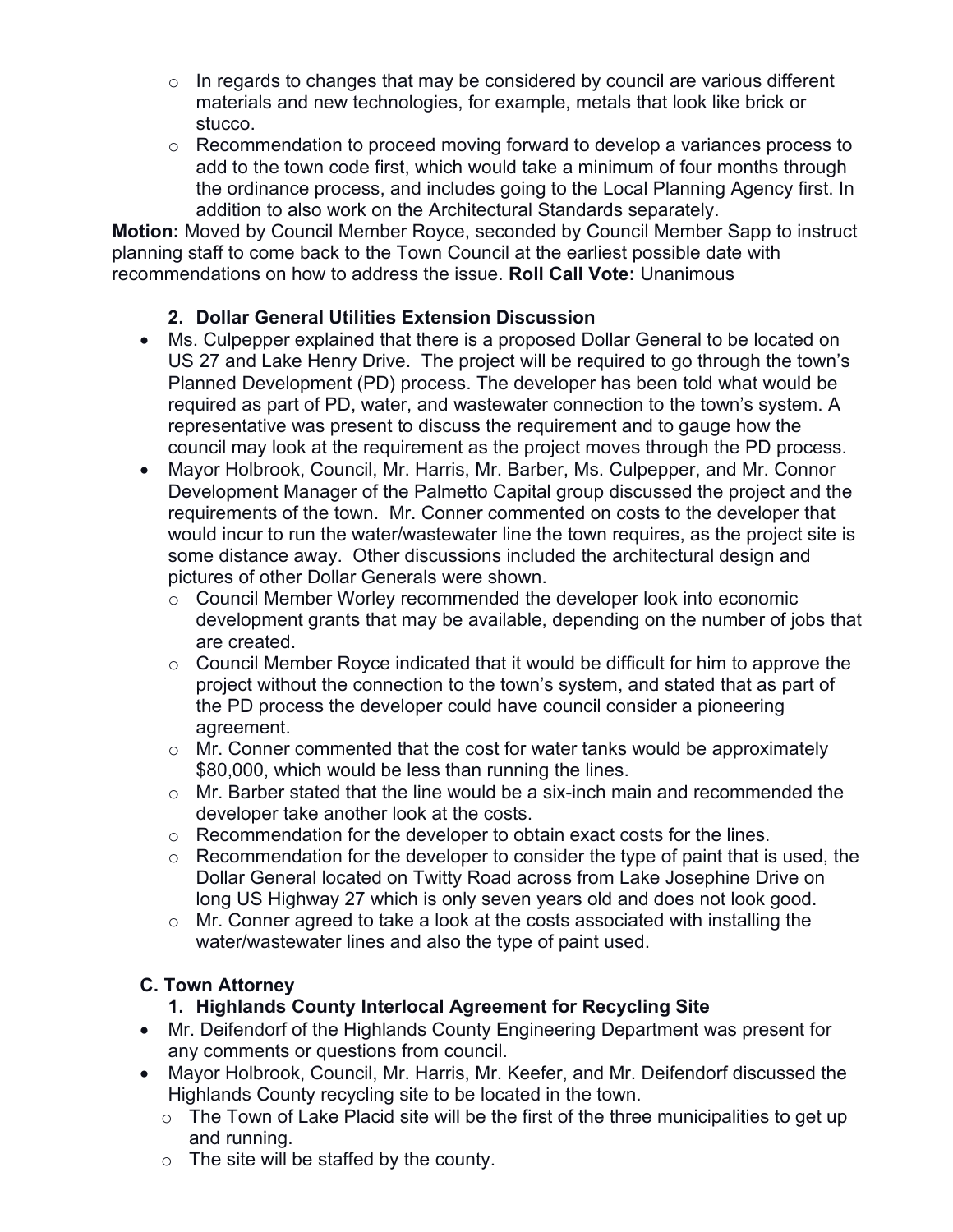- $\circ$  There will be adequate signage to instruct the public to not leave items outside the recycling site, and cameras can be installed at the site.
- $\circ$  Section 2.d. of the agreement was discussed in regards to the town being responsible to pick up any rejected items, non-recyclable items that may be brought to the recycling site. Council to take a wait-and-see approach to see if this would be a problem for the town in the future and if so the terms of the agreement could be addressed again at a later time if necessary.
- $\circ$  The site has been a temporary storage area by the town such as debris pickups and asphalt. Council discussed and instructed staff to look for another area.

**Motion:** Moved by Council Member Royce, seconded by Council Member Worley to approve the agreement with the modification changing the language "city" to "town". **Roll Call Vote:** Unanimous

### **D. Town Administrator**

## **1. Joe Barber, Utility Director/Town Engineer**

• Mr. Barber requested that the salary range be raised from the 60,000 to 80,000 range up to \$90,000 with a truck as well.

**Motion:** Moved by Council Member Royce, seconded by Council Member Sapp to approve the budget amendment. **Roll Call** Unanimous

### **2. LPPD Request to Adjust Officers Salary**

**Motion:** Moved by Council Member Sapp, seconded by Council Member Royce to approve to increase the salary to the requested amount. **Roll Call** Unanimous

### **8. MAYOR/COUNCILMEMBERS**

### • **Council Member Royce requested staff to do the following:**

- o Invite the new Highlands County Emergency Service Director to the next council meeting for an introduction, discuss and update council the proposed EMS, and new fire station for Lake Placid.
- o Contact the Highlands County Engineer to look at the intersection of Dal Hall Blvd and North Main, in regards to a crosswalk, more signage, or possibly a three-way stop sign.
- o Reach out to FDOT to obtain information for any future road work along highway 27.

## • **Mr. Harris presented the completed survey for the old town hall.**

**Motion:** Moved by Council Member Royce, seconded by Council Member Worley to approve the survey and authorize the Mayor to sign closing documents for the old town hall. **Roll Call** Unanimous

## **9. CITIZENS NOT ON AGENDA (**No Comments)

### **10.ADJOURNMENT 7:44**

Mayor Holbrook, hearing no objections, declared the meeting adjourned at 7:44 pm.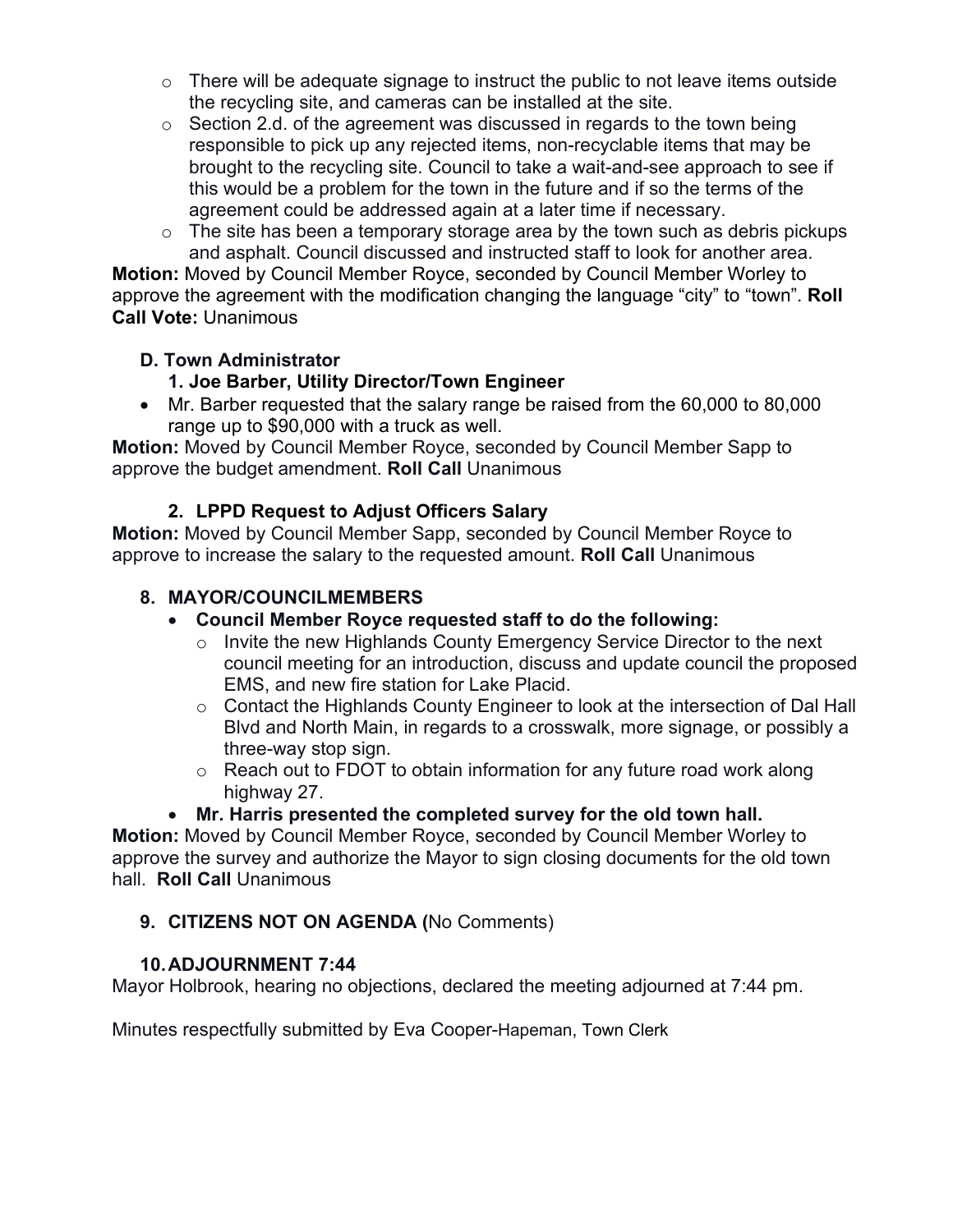# MINUTES LAKE PLACID TOWN COUNCIL Regular Meeting Agenda March 14, 2022 5:30 PM

Mayor Holbrook called this regular meeting of the Lake Placid Town Council (following the Lake Placid CRA special meeting) to order on Monday, March 14, 2022 at 5:44 pm at Town Hall, 1069 U.S. Highway 27 N, Lake Placid, Florida. Pastor Norris of the Lake Placid Trinity Lutheran Church gave the invocation and led the Pledge of Allegiance. A quorum was present.

#### . **Present**

Mayor John Holbrook Council Member Ray Royce Council Member Debra Worley Council Member Charles Wilson Council Member Greg Sapp

#### **Others Present**

Town Administrator Phil Williams Town Clerk Eva Cooper-Hapeman Utility Director Joe Barber Public Works Director Alan Keefer Chief James Fansler Randy Vosburg, Highlands County Administrator Chief Stearns, Highlands County Emergency Management Leah Sauls, Highlands County Development Services Director

#### **1. CONSENT AGENDA 1**

- **A. Approval of Agenda**
- **B. Approval of Minutes, Town Council Regular meeting February 14, 2022.**
- **C. Approval of Departmental Financial Reports for the month of February 2022**
- **D. Approval of all duly authorized monthly bills February 2022**

**Motion:** Moved by Council Member Sapp, seconded by Council Member Wilson to approve Consent Agenda 1 A through D. **Roll Call Vote:** Unanimous

**2. CONSENT AGENDA 2** (No Agenda Items)

### **3. PRESENTATIONS/REQUEST TO SPEAK / CITIZENS ON AGENDA**

#### **A. Highlands county fire Chief Stearns – Lake Placid Station 36 progress.**

- Chief Stearns presented an update on the progress for the Lake Placid Fire Station 36. The station is currently in the design phase, and then a cost analysis will be done.
- Mayor Holbrook, Council, Chief Stearns and Mr. Vosburg discussed the various issues that are affecting the cost of the Lake Placid Fire Station.
	- $\circ$  The facility is a combination of station 36 and 37 which makes the facility larger than the other stations in the county.
	- $\circ$  The estimated cost for the site work is \$1 million, which does not include the traffic light nor the towns frontage road.
	- $\circ$  The increase in the estimated costs for the facility is due to various factors, such as building costs have significantly increased, the traffic light, frontage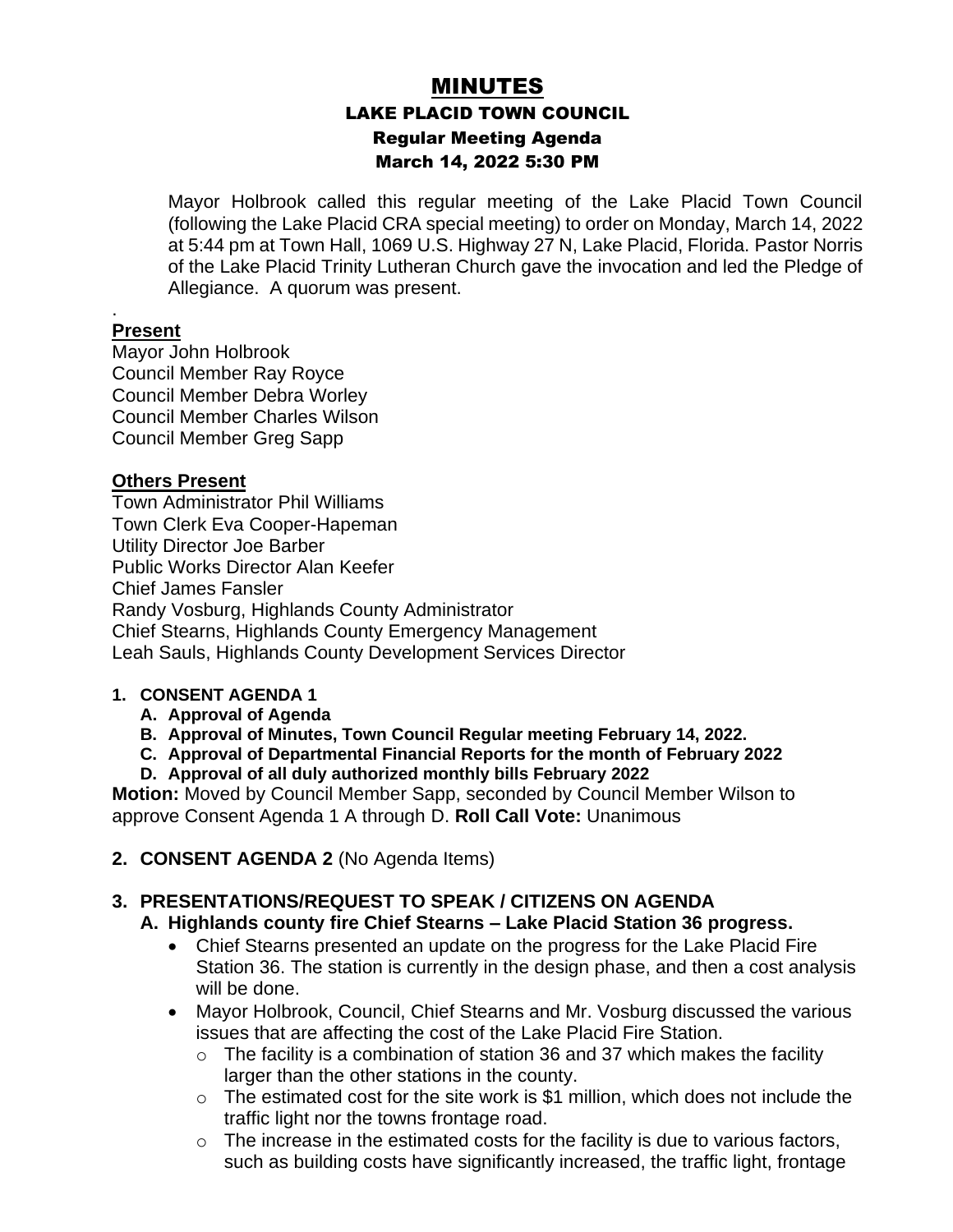road and design of the building that the county had agreed too, meeting the towns regulations.

- o County staff is working on ways to lower the costs for the new Lake Placid fire station construction.
- o Council discussion included wanting to see the station move forward with land clearing and environmental studies for the site. The new station will serve approximately fifty percent of the county as Avon Park and Sebring have municipal fire departments.

### **B. Introduction of new Utilities Director**

Mr. McCarthy was introduced as the new Utilities Director.

### **C. Miracle League for Highlands County**

- Ms. Bass representing the Miracle League for Highlands County and board members were in attendance. Ms. Bass gave an update for the council informing council that the league will begin a new season beginning October 1, 2022. In addition, the Miracle League is in the process of raising funds for coverings for over the bench areas and have received some donations. Mr. Brantley informed council that he is working on getting prices for a 30 x 45 ft area to cover.
- Mayor Holbrook, Council, Mr. Williams, and Ms. Bass discussed the Miracle league, and that the town is looking at installing a sidewalk that would lead to the restrooms.

#### **D. Bill Brantley – Tourist Development Agency Formation of Separate District Proposal.**

- Mr. Brantley addressed the council in regards to the Highlands County Tourist Development Commission in relations to the disparity of the tourist tax being utilized to assist with events in Lake Placid. Mr. Brantley expressed to council his frustration while on the TDC board detailing out that most of the tourist tax is directed towards Sebring events, and does not provide money in support for town events. In addition, Mr. Brantley presented a previous TDC breakdown of distribution of funds.
- Mayor Holbrook, Council, Mr. Brantley and Ms. Sauls discussed the issue presented to the council by Mr. Brantley. Ms. Sauls pointed out that there were events that were held in Lake Placid, but Mr. Brantley added that although the events were in Lake Placid zip code, the events were closer to Sebring which directed attendees of the events towards Sebring in regards to restaurants, and hotels. Further discussion on whether to approach the Board of County Commission to request that a portion of the Tourist Development funds be allowed to be part of a special district in Lake Placid. Additional discussion that an alternative to approaching the county commission would be to ensure that there is Lake Placid representation on the TDC board. Council Member Wilson stated that he would be willing to request consideration to serve on the TDC board.

**Motion:** Moved by Council Member Royce, seconded by Council Member Worley to approve Council Member Wilson to be considered by the Highlands County Board of the County Commission to serve on the Highlands County Tourist Development Commission. **Roll Call Vote:** Unanimous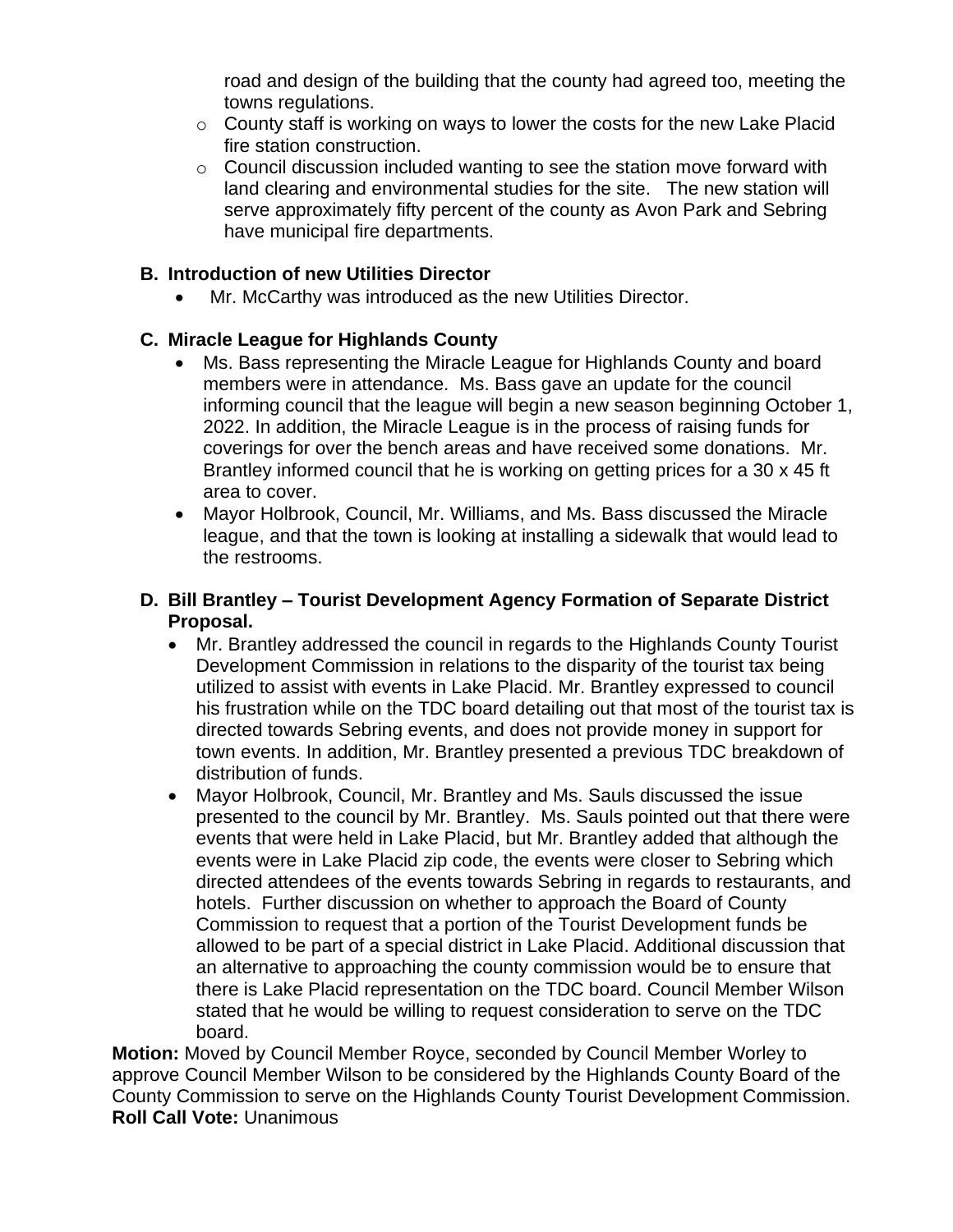### **E. Lake Placid Public Works Director Alan Keefer – Sanitation Carts roll out.**

- Mayor Holbrook, Council, Mr. Williams, and Mr. Keefer discussed and answered questions in regards to the new sanitation carts (garbage cans) and distribution of the cans.
	- o Mr. Kiefer is working on plans to assist residents on how to dispose of their old garbage cans.
	- $\circ$  There is a shortage of commercial cans to distribute due to Avon Park is now wanting for the town to pay for the remaining cans that originally, they were going to provide to the town at no cost.
	- o Residents would be able to purchase another can for \$70, but the additional can would be owned by the town.
- **4. Grants** (No Agenda Items)
- **5. PUBLIC HEARINGS** (No Agenda Items)
- **6. RESOLUTIONS** (Under 7.D.2)

# **7. TOWN ATTORNEY/PLANNING/DEPARTMENT HEADS/MAYOR/COUNCIL MEMBERS**

**A. Council Members** (No Agenda Items)

- **B. Planning** (No Agenda Items)
- **C. Town Attorney** (No Agenda Items)

### **D. Town Administrator**

- **1. Announcement of changes in town staff structure and benefits A. Organization Chart**
- Mr. Williams presented changes to the organization chart in order to accommodate the needs of Engineering involvement in the administration of the FDEP grant. In addition, the change of the title for the engineer position is Assistant Town Administrator/Engineer because Mr. Barber would be overseeing the utilities director, the title change is so that there is not one title of director over another director.

## **B. Benefits for key personnel Utilities**

• Mr. Williams gave an overview for the changes presented, informing council that due to two utility operators leaving the changes were necessary for the running of the Utilities. Mr. Barber and Mr. McCarthy requested to expedite the hiring of two additional personnel and to increase the pay of a current employee. Mr. Barber and Mr. McCarthy had looked at the cost of subcontracting out to Pugh Utilities but determined that it would not be cost effective to the Utilities.

**Motion:** Moved by Council Member Royce, seconded by Council Member Worley to approve the Town Administrator to bring back to council a budget amendment that reflects the changes presented. **Roll Call Vote:** Unanimous

## **2. 2022-03 ADA Transition and Self Study**

• Mr. Williams presented the resolution and the self-study to council, reporting that the last ADA study was done in 2018.

**Motion:** Moved by Council Member Royce, seconded by Council Member Wilson to approve Resolution 2022-03 American with Disabilities Act. **Roll Call Vote:** Unanimous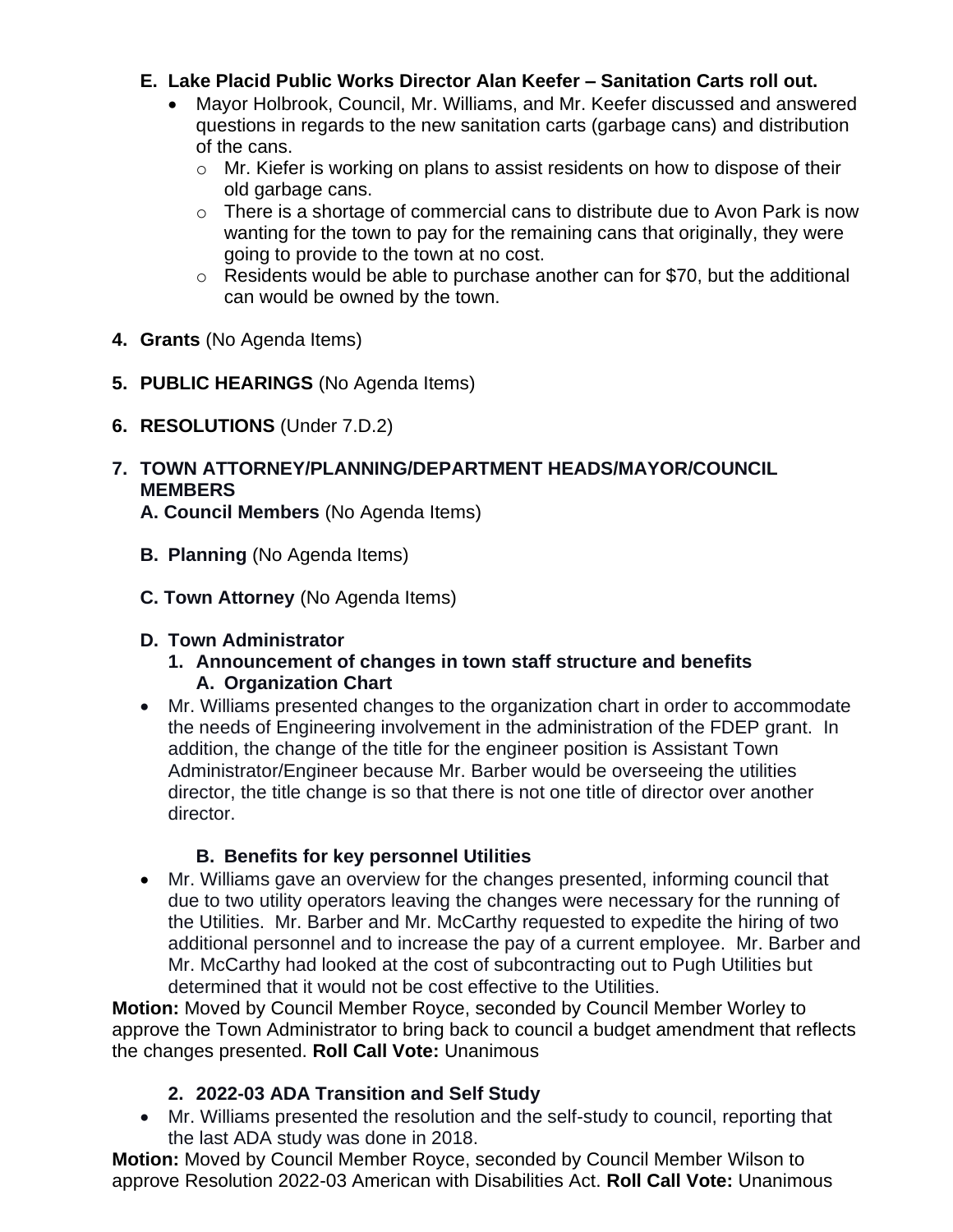### **8. MAYOR/COUNCILMEMBERS**

- Council Member Royce commented on the traffic issue on Dal Hall Blvd and South Main, thanking Mr. Williams for sending a letter requesting the county take a look at the issue, and recommended that the town continue reach out to the county to address the issue at that location.
- Mayor Holbrook issued a proclamation, proclaiming April 2022 as Donate Life Month.

### **9. CITIZENS NOT ON AGENDA (**No Comments)

#### **10.ADJOURNMENT 8:09**

Mayor Holbrook, hearing no objections, declared the meeting adjourned at 8:09 pm.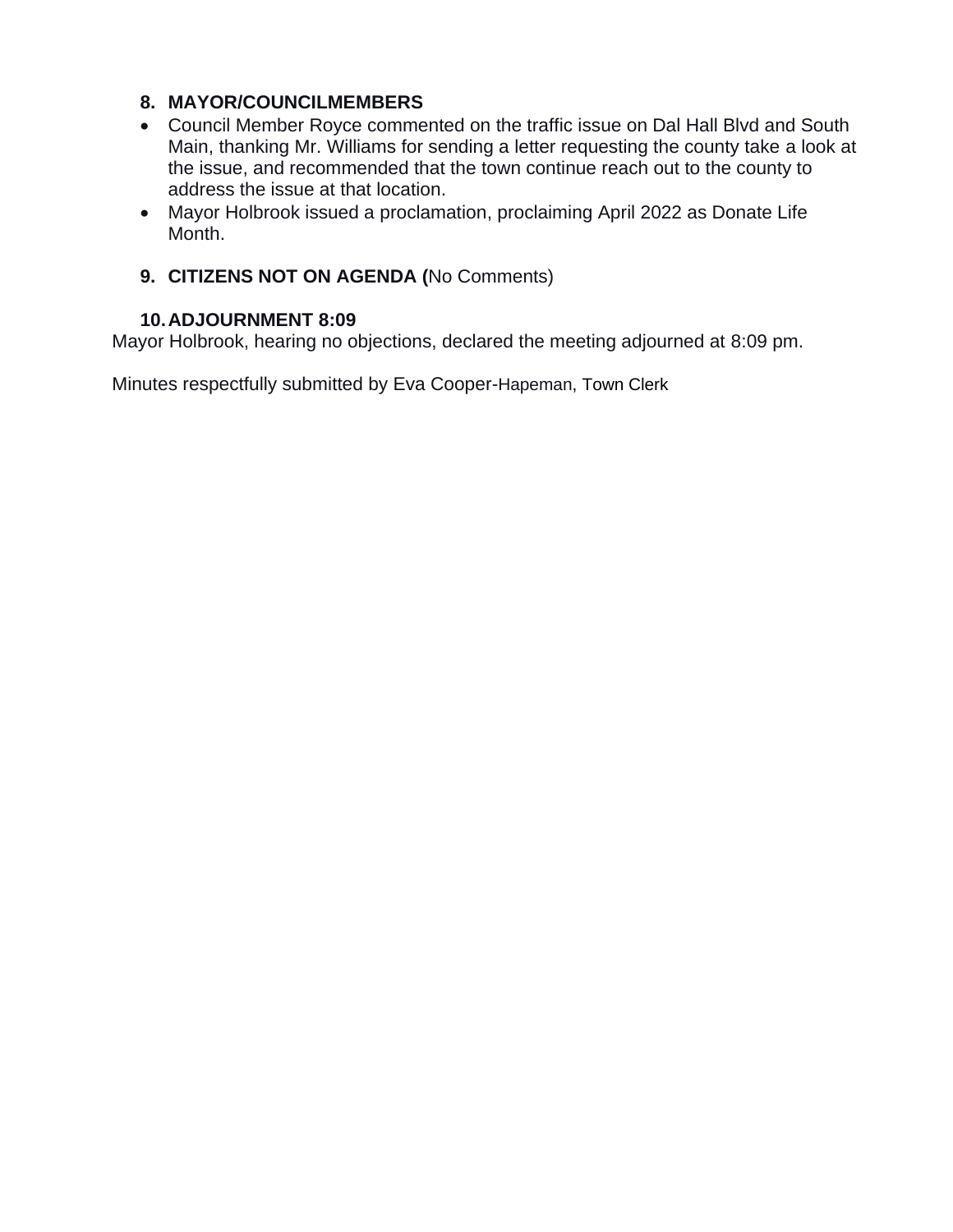## MINUTES LAKE PLACID TOWN COUNCIL Regular Meeting Agenda April 11, 2022 5:30 PM

Mayor Holbrook called this regular meeting of the Lake Placid Town Council to order on Monday, April 11, 2022 at 5:32 pm at Town Hall, 1069 U.S. Highway 27 N, Lake Placid, Florida. Chief Fansler gave the invocation and led the Pledge of Allegiance. A quorum was present.

Town Clerk Eva Cooper-Hapeman administered the Oath of Office to John M. Holbrook, as Mayor who ran unopposed, Greg Sapp, and Nell Hays as Council Members for the Town of Lake Placid elected on April 5, 2022.

#### **Present**

Mayor John Holbrook Council Member Ray Royce Council Member Charles Wilson Council Member Greg Sapp Council Member Nell Frewin-Hays

#### **Others Present**

Town Administrator Phil Williams Town Clerk Eva Cooper-Hapeman Town Attorney Bert Harris Finance Director Rachel Osborne Town Engineer Joe Barber Utilities Director Kevin McCarthy Public Works Director Alan Keefer Chief James Fansler Melony Culpepper AICP, Planning and Zoning Manger, Town Planner Leah Sauls, Highlands County Development Services Director, Town Planner Rocco Mazza, Planning and Zoning, Town Planner

#### **1. CONSENT AGENDA 1**

- **A. Approval of Agenda**
- **B. Approval of Minutes, Town Council Regular meeting March 14, 2022.**
- **C. Approval of Departmental Financial Reports for the month of March 2022**
- **D. Approval of all duly authorized monthly bills less Royce Supply March 2022**

**Motion:** Moved by Council Member Sapp, seconded by Council Member Wilson to approve Consent Agenda 1 A through D. **Roll Call Vote:** Unanimous

#### **2. CONSENT AGENDA 2**

**A.** Approval of all duly authorized Royce Supply monthly bills.

**Motion:** Moved by Council Member Wilson, seconded by Council Member Sapp to approve Consent Agenda 2.A. **Roll Call Vote:** Yes- Wilson, Sapp, Hays, Abstain-Royce the proper paperwork was given to the clerk. **Motion Carried.**

### **3. PRESENTATIONS/REQUEST TO SPEAK / CITIZENS ON AGENDA**

**4. Grants** (No Agenda Items)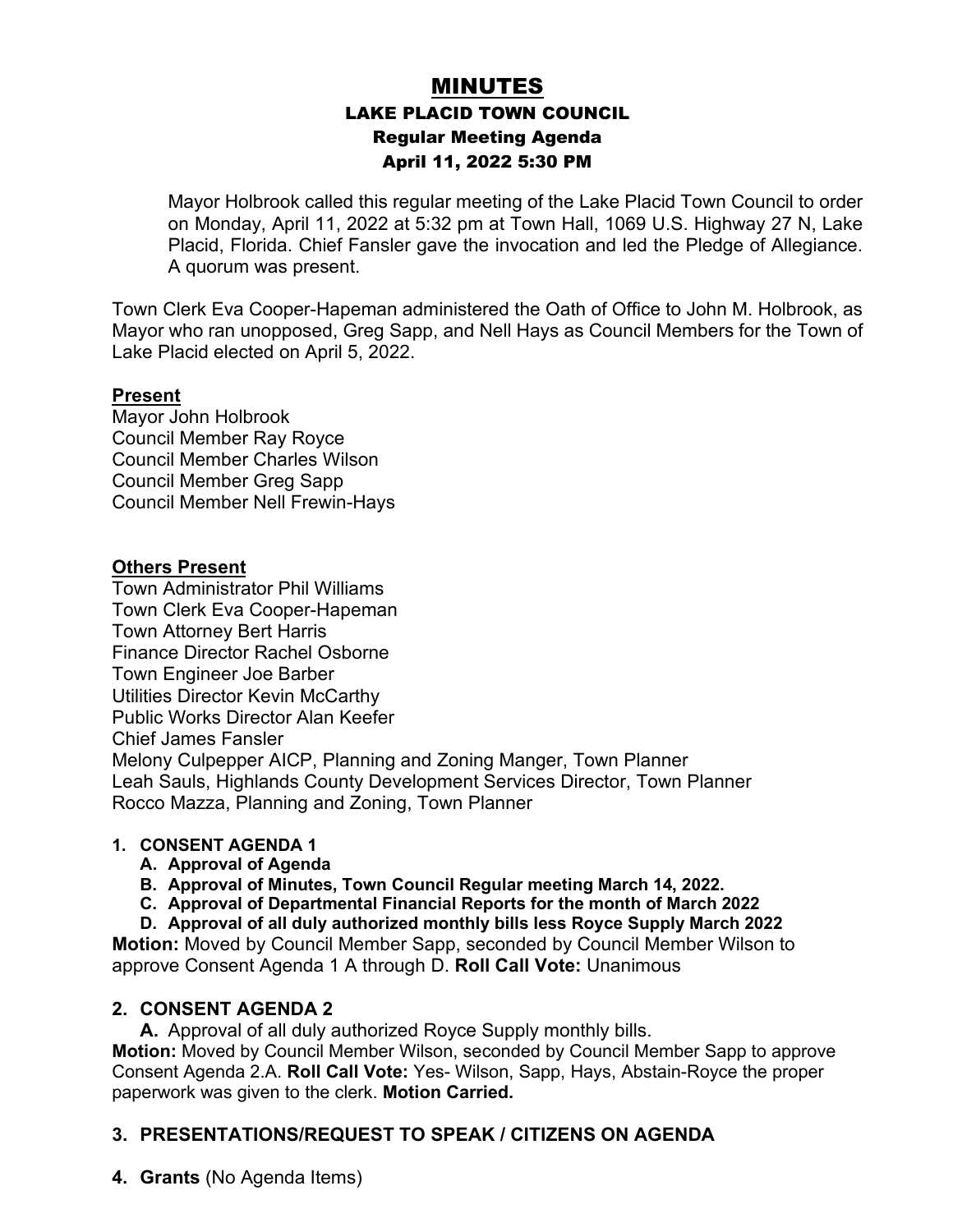### **5. PUBLIC HEARINGS** (No Agenda Items)

### **6. TOWN ATTORNEY/PLANNING/DEPARTMENT HEADS/MAYOR/COUNCIL MEMBERS**

#### **A. Council Members**

- **1.** The agenda items were placed on the agenda by Council Member Royce to ensure that the council continues to discuss the issues. Council Member Royce and the council discussed each item.
	- **Lake Placid area US 27 transportation planning (***may want to authorize a letter on this one* **to FDOT & HRTPO).**
	- Council Member Royce stated that this item would be the only item that is put before the council to consider. In addition, FDOT should notify the council to allow the town to weigh in on what is planned for the area, such as stoplights and road construction.

**Motion:** Moved by Council Member Royce, seconded by Council Member Sapp to authorize the Town Attorney to write a letter to the Florida Department of Transportation, to send a copy to the County Commission and the HRTPO requesting that the town be included in all plans in regards to the US Highway 27 transportation planning within our area which includes the area just south of where the current road work is being done and down to SR 70. **Roll Call Vote:** Unanimous

- The Town Council discussed each item. Council Member Royce stated that all the items have been presented to ensure that the town and council remain informed.
- **Dal Hall & North Main intersection.**
	- $\circ$  The county is working on some long-term options for the area, both roads are county roads.
- **St. Johns realignment & easement access**
	- o Due to the unique angle of the road, FDOT has indicated some concern about placing a traffic light at that location.
- **Tourism investment & budgeting.**
	- o Council recommended that the council have discussions during the next budget cycle about tourism and if the town wants to fund it. The other cities in Highlands County invest in events utilizing CRA funds, the Town of Lake Placid CRA is not structured that way, and is set up for funding to go towards infrastructure projects.
- **Downtown parking policy and potential fund.**
	- $\circ$  The issue pertains to parking within the downtown area, as shown on the issue of Dal Hall and North Main. The council to take a look at possible ways to handle the parking issues in downtown Lake Placid.
- **Industrial/business park planning**
	- o Council to discuss the planning of industrial / business parks in the future.
- **Dead citrus trees behind Duke substation (figure out who owns it and see if they can remove them**)
	- $\circ$  Council Member Wilson will contact the owners of the property to address the dead citrus trees.

#### **Planning**

- **1. Resolution 2022-04- Journal Plaza Addition Landscaping Waiver-LPSP.21.003**
- Ms. Culpepper presented the request for a landscaping waiver as part of the new building project at the Journal Plaza.
- Mayor Holbrook, Council, Mr. Williams, Mr. Harris, Mr. Leblanc, and Ms. Culpepper discussed the request and other issues in regards to the Journal plaza alleyway, loading zone, and parking.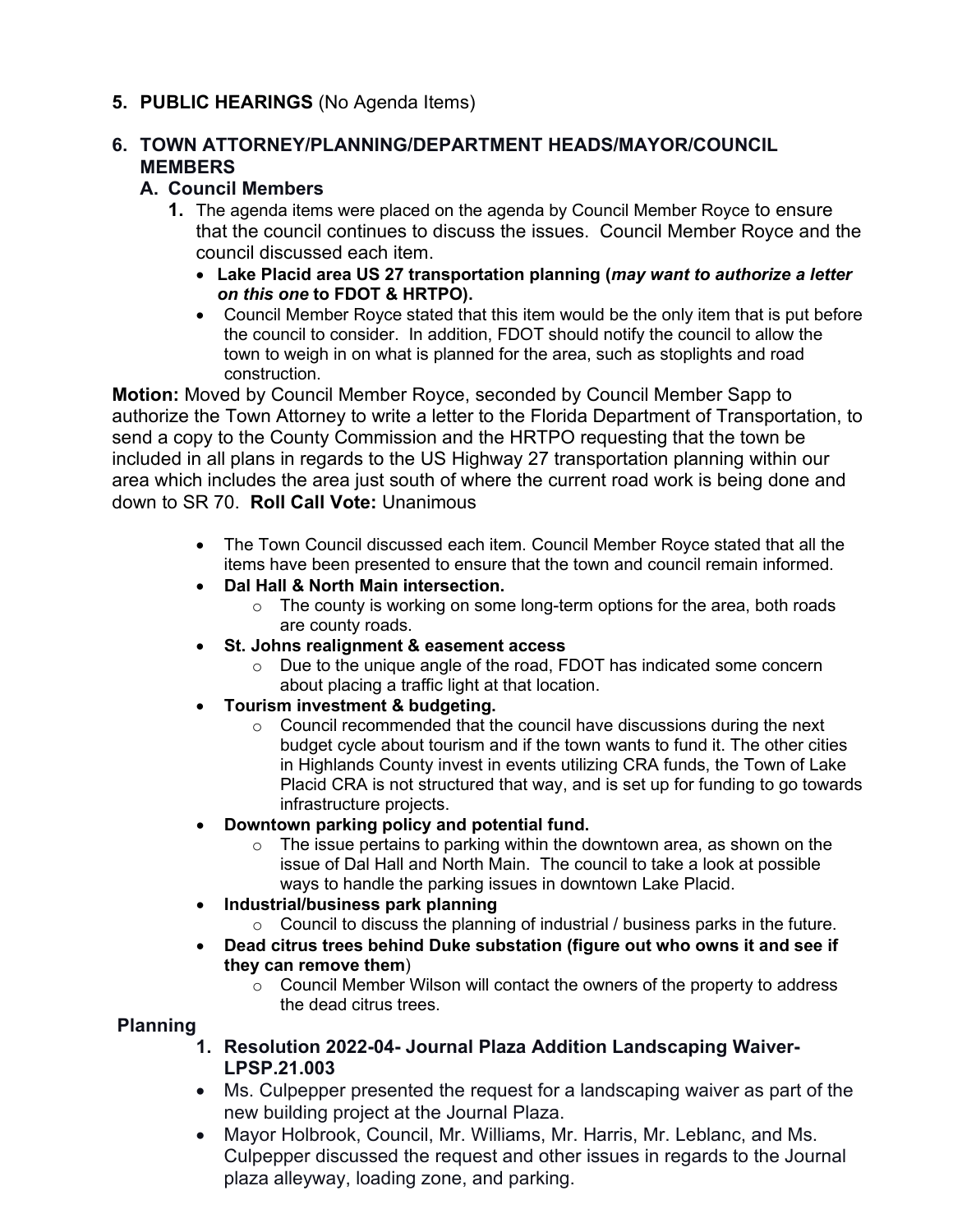**Motion:** Moved by Council Member Sapp, seconded by Council Member Royce to Approve Resolution 2022-04. **Roll Call Vote:** Unanimous

## **2. Downtown Residential/Commercial Zoning Regulations**

- Ms. Culpepper presented an interpretation of the current code in regards to living and working in the same building, and asked if the council wanted to make any changes. Council was in consensus to ask the town attorney and staff to address changes to the current code.
- Mr. Barber requested clarification with the previous agenda item Journal Plaza about the loading and unloading of trucks so that Mr. LeBlanc's project is not delayed.
- Mayor Holbrook, Council, Mr. Barber, and Mr. LeBlanc discussed the problems with the alleyway and included some possible solutions.
	- o Mr. Noel representing Wet dog restaurant noted that the alleyway is currently being used but it is difficult due to a palm tree causing some obstruction. Ms. Smoak representing the Blueberry patched also noted that trucks that deliver in front are done quickly and have not had any issues.
- Council consensus to allow the Journal Plaza to move forward and to remove the Palm tree from the alleyway.
- **C. Town Attorney** (No Agenda Items)

### **D. Town Administrator**

- **1. Request from Chamber of Commerce to waive fees for Caladium Festival and Car Show.**
- Mayor Holbrook, Council, Mr. Williams, and Ms. Bush representative of the Town of Lake Placid Chamber of Commerce discussed the fees. Ms. Bush explained that the Chamber was not looking for a waiver of the garbage fee, but only a refund of the alcohol fee.

**Motion:** Moved by Council Member Sapp, seconded by Council Member Hays to approve waiving park fees.

• Discussion included waiving all fees for the Caladium Festival and Car Show. Council Member Royce recommended that staff reach out to the county to have the town tipping fee waived for this event.

**Amended Motion:** Moved by Council Member Sapp, seconded by Council Member Hays to approve waiving all town fees for the Caladium Festival and Car Show. **Roll Call Vote:**  Unanimous

## **2. 2022-04-11 Septic and Sewer Project Update**

- Mr. Barber presented an update to the large septic to sewer project which includes a new wastewater plant. In addition, presented scenarios on the size and type of plant for the council to consider.
- Mayor Holbrook, Council, Mr. Barber, and Mr. Harris discussed the project, along with questions about the cost of the new plant as prices have increased substantially. In addition, Mr. Harris recommended that a special meeting be held in two weeks to allow for Mr. Barber to obtain from the engineers a cost projection for the project.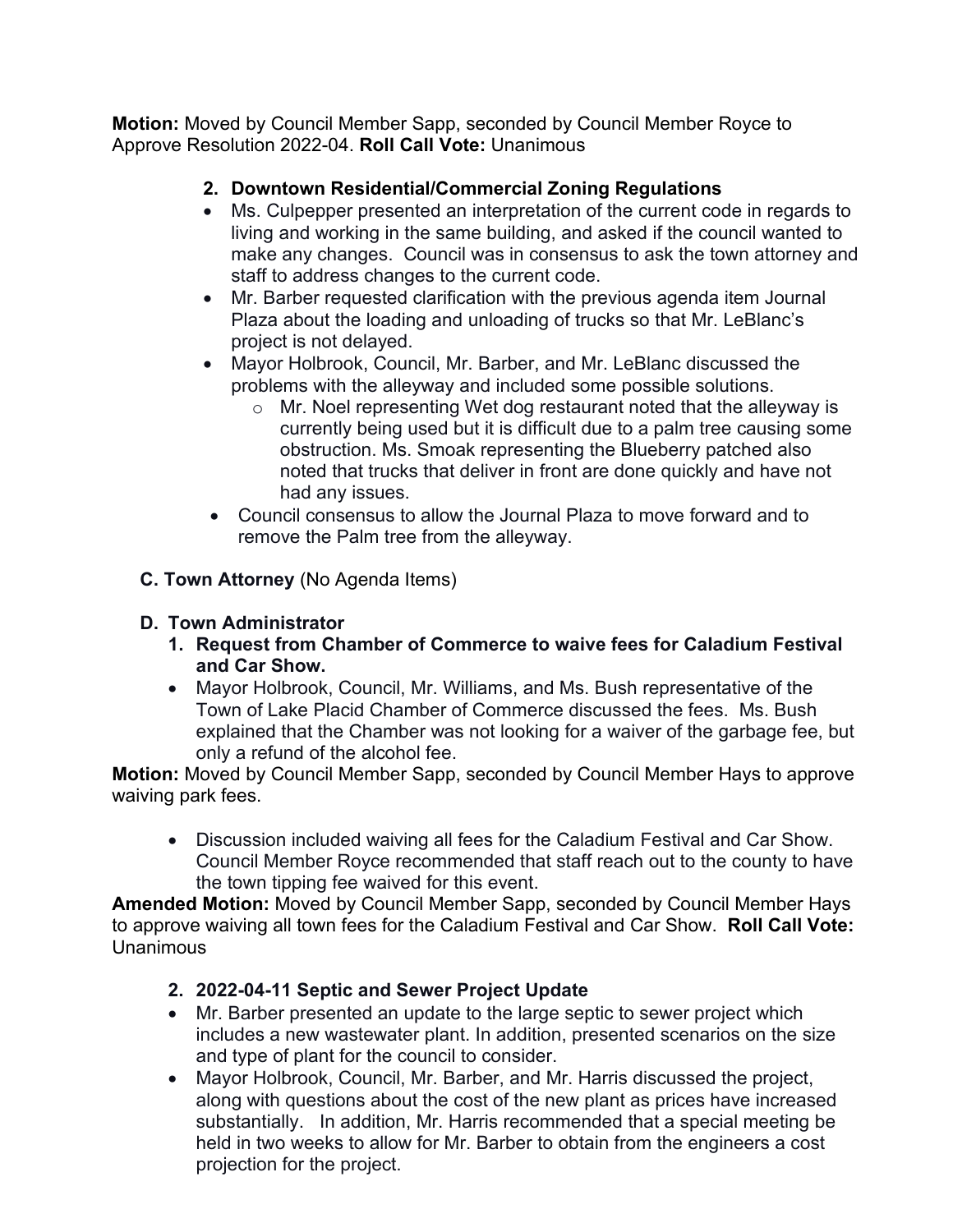**Motion:** Moved by Council Member Sapp, seconded by Council Member Hays to set a Town Council special meeting on Thursday, April 28, 2022. **Roll Call Vote:** Unanimous

### **3. Government Center Generator Update**

- Mr. Williams presented an updated quote to obtain a generator for the Government Center, adding there was an increase of approximately \$36,000 from the quote obtained in 2020. Mr. Williams commented that the purchase of the generator may fall under the American Rescue Plan Act (ARPA) in which the town has qualified for 1.2 million, which is required to be spent by 2024. ARPA funds may be used for various projects. Mr. Williams has been working on getting some definitive answers on what types of projects would be eligible and had spoken to one person that said that the generator could fall under the ARPA eligibility.
- Council Member Royce commented that since the county has been working with a consultant in regards to ARPA funds that Ms. Sauls could check into the matter to see if a generator could be eligible for the funding. Ms. Sauls agreed to check.
- Council consensus to include ARPA on the upcoming special meeting agenda.

### **7. MAYOR/COUNCILMEMBERS**

### **8. CITIZENS NOT ON AGENDA (**No Comments)

#### **9. ADJOURNMENT 7:23 pm**

Mayor Holbrook, hearing no objections, declared the meeting adjourned at 7:23 pm.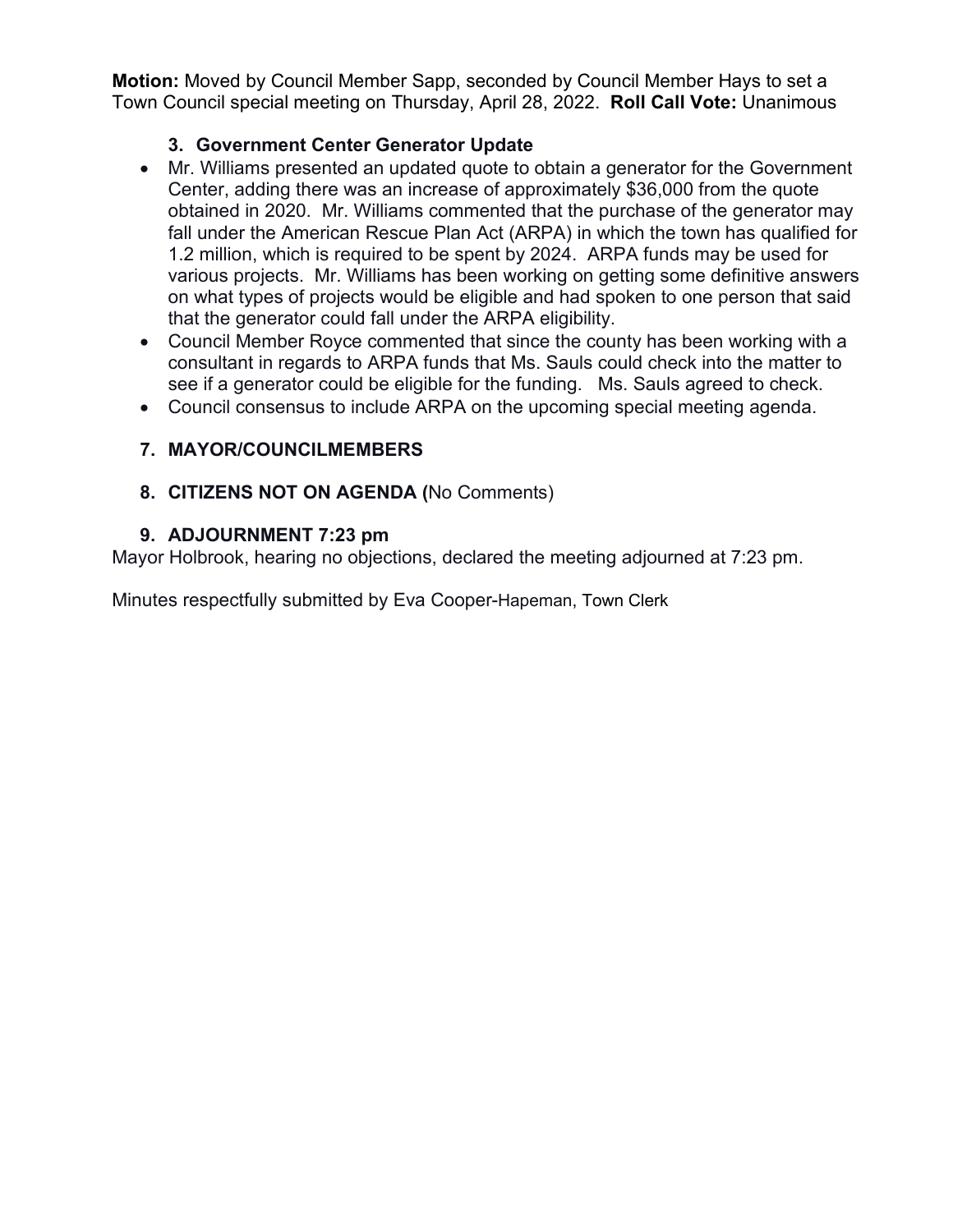## MINUTES LAKE PLACID TOWN COUNCIL Special Meeting Agenda April 29, 2022 5:30 PM

Mayor Holbrook called this special meeting of the Lake Placid Town Council to order on Monday, April 29, 2022 at 3:01 pm at Town Hall, 1069 U.S. Highway 27 N, Lake Placid, Florida. Chief Fansler gave the invocation and led the Pledge of Allegiance. A quorum was present.

#### **Present**

Mayor John Holbrook Council Member Ray Royce Council Member Charles Wilson Council Member Nell Frewin-Hays

#### **Absent**

Council Member Greg Sapp

#### **Others Present**

Town Administrator Phil Williams Town Clerk Eva Cooper-Hapeman Town Attorney Bert Harris Town Engineer Joe Barber Utilities Director Kevin McCarthy Public Works Director Alan Keefer Chief James Fansler

- **1. Determination of the type, size, and location of a new wastewater treatment plant to be constructed for the Lake Placid area.**
	- Mr. Barber presented information in regards to the \$40 million FDEP grant, and items for council to consider in order to move forward. Mr. Barber included various scenarios to identify the specific areas (lakes) that would be best to focus on due to the higher-than-expected costs of the project. Utilizing a spreadsheet Mr. Barber presented various scenarios for council to consider in regards to which geographical areas the project should focus on.
	- Mayor Holbrook, Council, Mr. Barber and Mr. Harris discussed the design options for a new wastewater plant, which included technical and engineering options. The town utilized the towns approved consultants' catalog for the project.
		- $\circ$  Consideration for the plant capacity should include town residents and lake front properties, but should not include capacity for any new development.
		- o Mr. Barber and Mr. Harris recommended to council to approve a million-gallon capacity Plant.
		- $\circ$  Council to consider the details within the resolution for the grant to move froward.

**Motion:** Moved by Council Member Royce, seconded by Council Member Hays to move forward with building plans for a million-gallon capacity oxidation ditch on the existing site. **Roll Call Vote:** Unanimous

- Additional discussion included:
	- $\circ$  The use of low-pressure sewer versus gravity lines. Engineering design and cost. Due to the elevation of properties along the lakes, gravity lines are more expensive.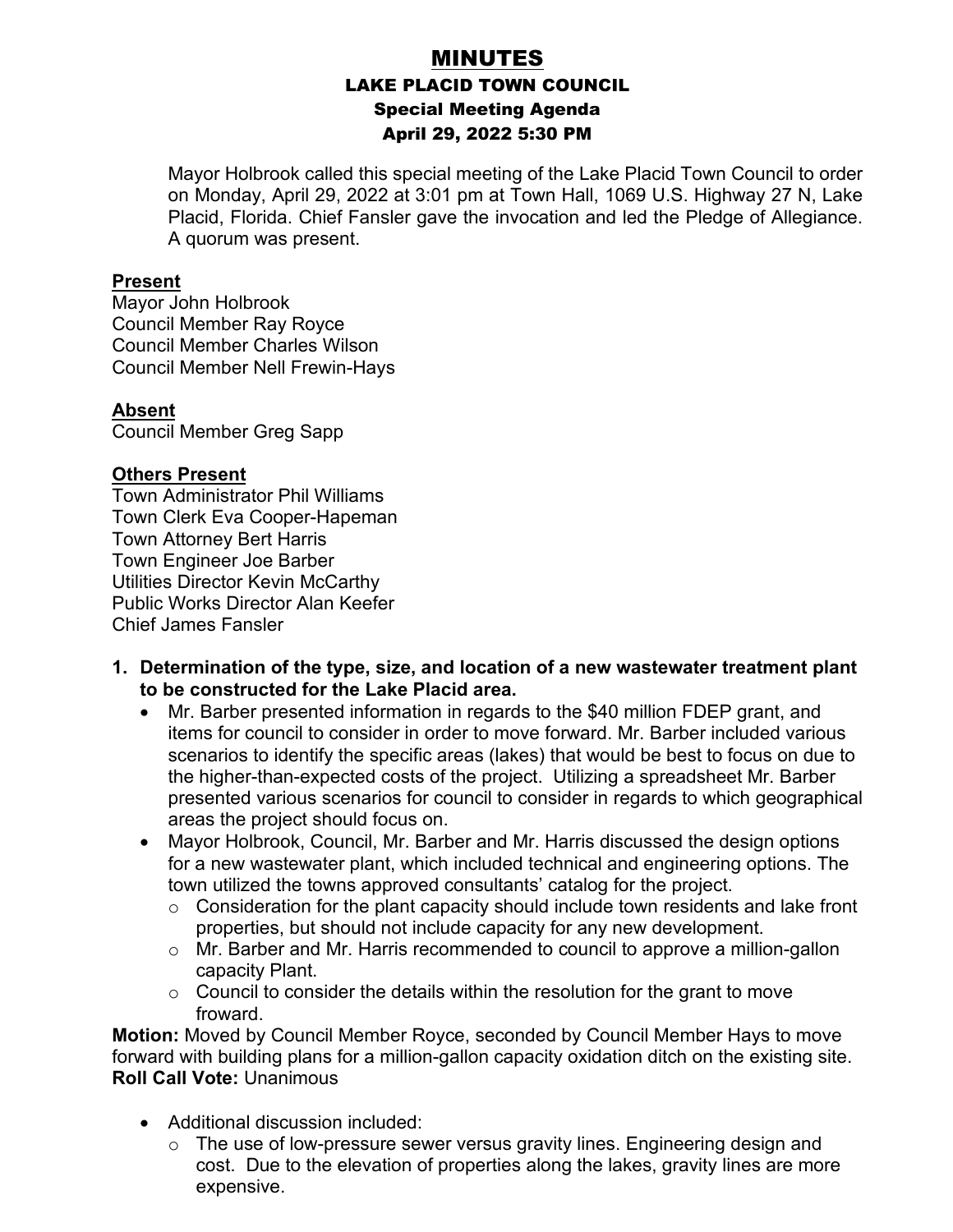- $\circ$  The town would maintain only up to the property line, the homeowner would maintain from that point on.
- $\circ$  State Law addresses the requirements when a homeowner is required to hookup to an existing sewer line, in the event homeowner's septic system fails the homeowner is then required to hook-up to the Waste Water System.

**Motion:** Moved by Council Member Royce, seconded by Council Member Wilson to authorize and direct towns staff to rank and recommend an engineering firm within the Town's catalog of previously approved engineers under the towns recent solicitation under the Consultant's Competitive Negotiations Act to design and prepare bid documents for the construction of a one million gallon oxidation ditch wastewater treatment plant; and to present to Town Council the appropriate contracts with the recommended engineering firms. **Roll Call Vote:** Unanimous

- Exclude Sun N Lakes and Highway Park as grant projects.
- The Engineers have already been paid for the scenarios presented.
- There could be multiple firms or one to design the projects.

**Motion:** Moved by Council Member Royce, seconded by Council Member Hays to allow staff to approach the 6 of the 7 listed projects to be designed as a low-pressure collection system with the same process as the plant for the collection system to the property boundary, to include the SR29 plant closure with lift station, Tomoka closure and lines. **Motion Withdrawn**

**Motion:** Moved by Council Member Royce, seconded by Council Member Hays to instruct staff to move forward with the selection of an engineer firm or firms to design work and construction BID process for the nine projects highlighted in yellow on the sheet provided to council. **Roll Call Vote:** Unanimous

• Ms. Fentress recommended the town approach South Florida Water Management District (SFWMD) for additional funding.

**Motion:** Moved by Council Member Royce, seconded by Council Member Wilson to direct staff to amend the town utility code to limit town maintenance obligations to the property line for the projects. **Roll Call Vote:** Unanimous

- **2. Resolution 2022-06 The FDEP Wastewater Grant And Directing Certain Design, Construction, And Operational Issues Regarding The Wastewater System.**
	- Mr. Harris reviewed Article 4 and Article 5 of the resolution.
	- Mr. Harris recommended based on the discussion that both the resolution and the DEP agreement be brought back to council for consideration. In addition, recommended that the Highlands County Commission be informed of the projects, in regards to any planned road paving to ensure that the roads are not torn up during the sewer line installations for the projects.
	- Council Member Royce commented that the new waste water plant can be done on the current foot print, but for future planning there is property adjacent to the plant.
	- Mr. Harris discussed the adjacent property to the waste water plant; the owners of the property would not offer the property to the town but would consider an offer.

**Motion:** Moved by Council Member Royce, seconded by Council Member Hays to authorize staff to negotiate the purchase of the 12.5-acre property up to \$300,000. **Roll Call Vote:** Unanimous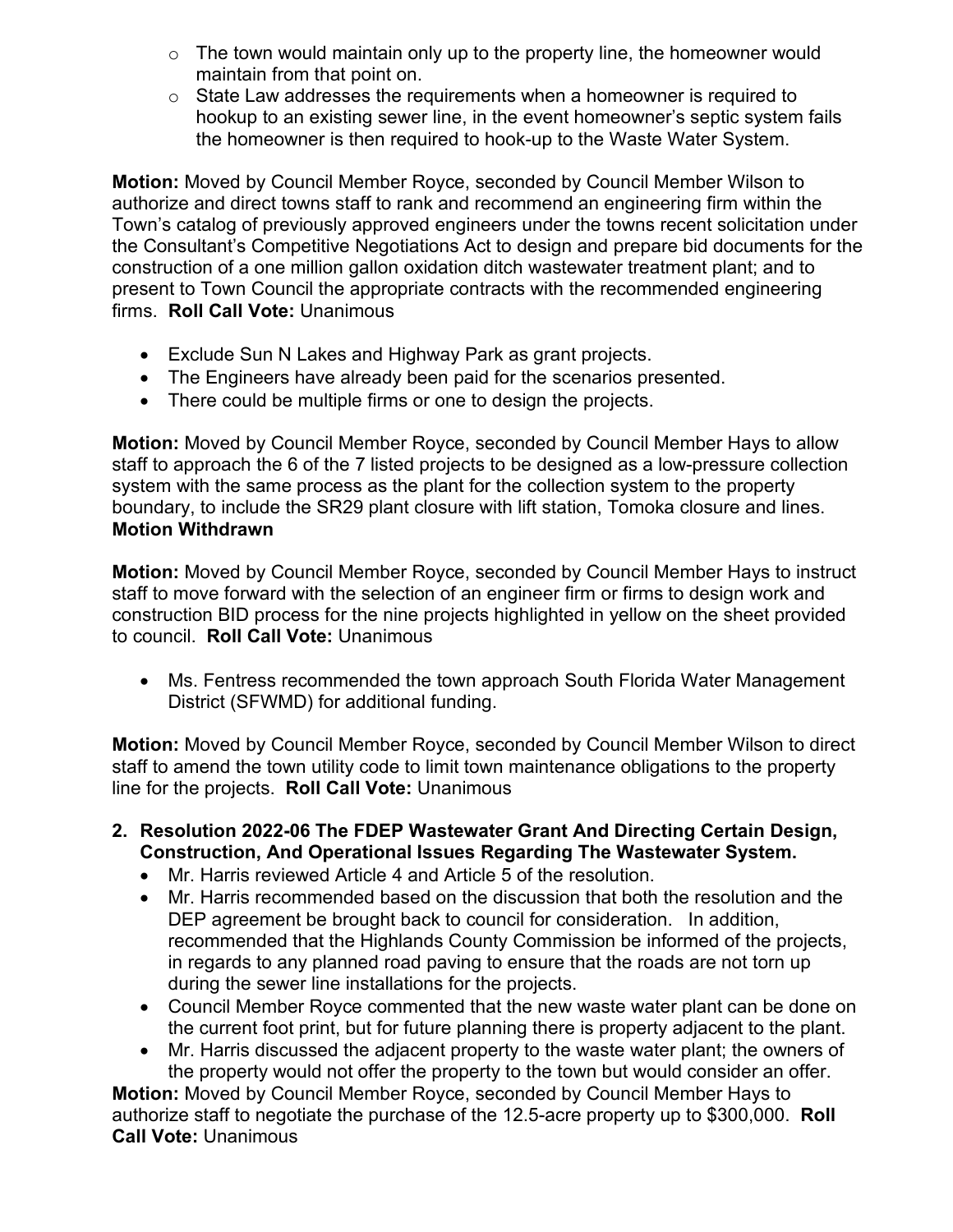**3. All issues, matters and ordinances regarding the Lake Placid Regional Utilities wastewater collection and treatment system.** (all discussed under agenda items 1 and 2)

### **4. American Rescue Plan Act Grant Program (ARPA) prioritization**

- Mr. Williams presented for council consideration staff recommendations to utilize ARPA funds.
- Council Member Royce recommended moving forward with the generator project.
- Mr. Williams also commented that all departments recommended that the garbage truck be a top recommendation. Council Member Royce expressed concern that as the town moves to more automation that it may impact the level of service by the town and was not in favor.
- Council Member Royce recommended to wait on other water main projects, until the pipe bursting on Interlake Blvd project moves forward in the event additional funds are needed. Mr. Barber reported that the town is waiting on the environmental review for the project. In addition, in regards to Tomoka Heights the town has not been able to obtain grant funds because the development is not within Town limits and is not a low to moderate income area in order to be eligible for grant funds.

**Motion:** Moved by Council Member Royce, seconded by Council Member Wilson to move forward with the generator project. **Roll Call Vote:** Unanimous

### **5. CITIZENS NOT ON AGENDA** (no comments)

#### **6. ADJOURNMENT 4.44 pm**

Mayor Holbrook, hearing no objections, declared the meeting adjourned at 4:44 pm.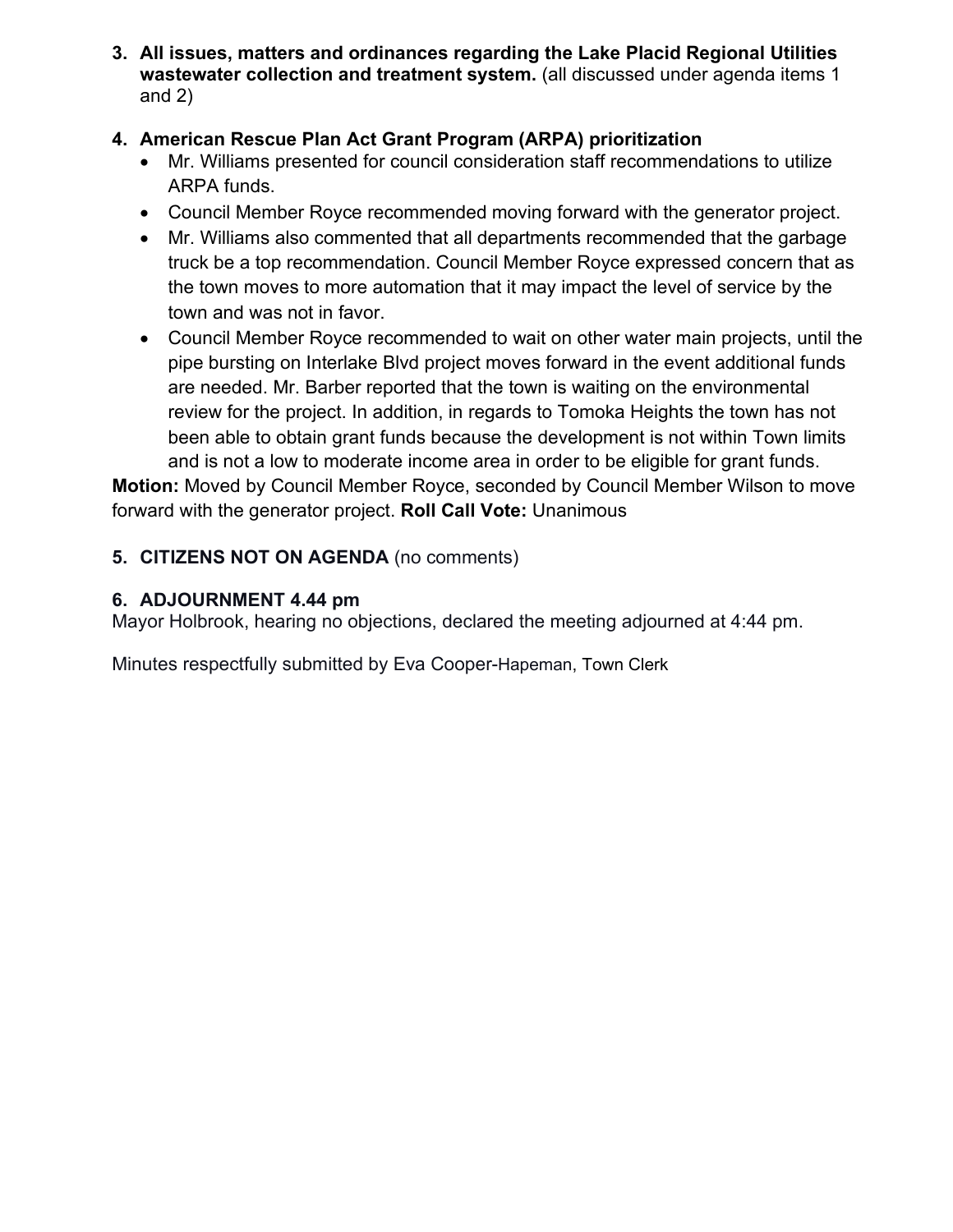# MINUTES LAKE PLACID TOWN COUNCIL Regular Meeting Agenda May 9, 2022 5:30 PM

Mayor Holbrook called this regular meeting of the Lake Placid Town Council to order on Monday, May 9, 2022 at 5:32 pm at Town Hall, 1069 U.S. Highway 27 N, Lake Placid, Florida. Pastor Bill Cole from the Faith Baptist Church gave the invocation and led the Pledge of Allegiance. A quorum was present.

#### **Present**

Mayor John Holbrook Council Member Ray Royce Council Member Charles Wilson Council Member Greg Sapp Council Member Nell Frewin-Hays

#### **Others Present**

Town Administrator Phil Williams Town Clerk Eva Cooper-Hapeman Town Attorney Bert Harris Finance Director Rachel Osborne Town Engineer Joe Barber Utilities Director Kevin McCarthy Public Works Director Alan Keefer Chief James Fansler

#### **1. SELECTION OF VICE MAYOR AND LAKE PLACID REGIONAL UTILITIES COMMISSION COUNCIL LIAISON.**

**Motion:** Moved by Council Member Wilson, seconded by Council Member Hays to approve selection of Council Member Ray Royce as Vice Mayor and Council Member Sapp as Lake Placid Regional Utilities Commission as Council Liaison. **Roll Call Vote:**  Yes- Wilson, Hays, Royce, No-Sapp **Motion Carried**

• Council Member Sapp explained the reason for voting no was not a reflection of Council Member Royce's appointment as Vice Mayor, rather was his appointment as Council liaison to the Regional Utilities Commission.

#### **2. CONSENT AGENDA 1**

- **A. Approval of Agenda**
- **B. Approval of Minutes, Town Council Regular meeting April 11, 2022.**
- **C. Approval of Departmental Financial Reports for the month of April 2022**
- **D. Approval of all duly authorized monthly bills April 2022**
- **E. Approval of Florida Department of Transportation Lighting Agreement**
- **F. Approval of Lake Placid Jaycees Alcohol Sales Permit Stuart Park**
- **G. ASG98 Lake Placid Lighting WO and Exhibit A Agreement with FDOT**

**Motion:** Moved by Council Member Sapp, seconded by Council Member Wilson to approve Consent Agenda 1 A through G. **Roll Call Vote:** Unanimous

**3. CONSENT AGENDA 2 (No Agenda Items)**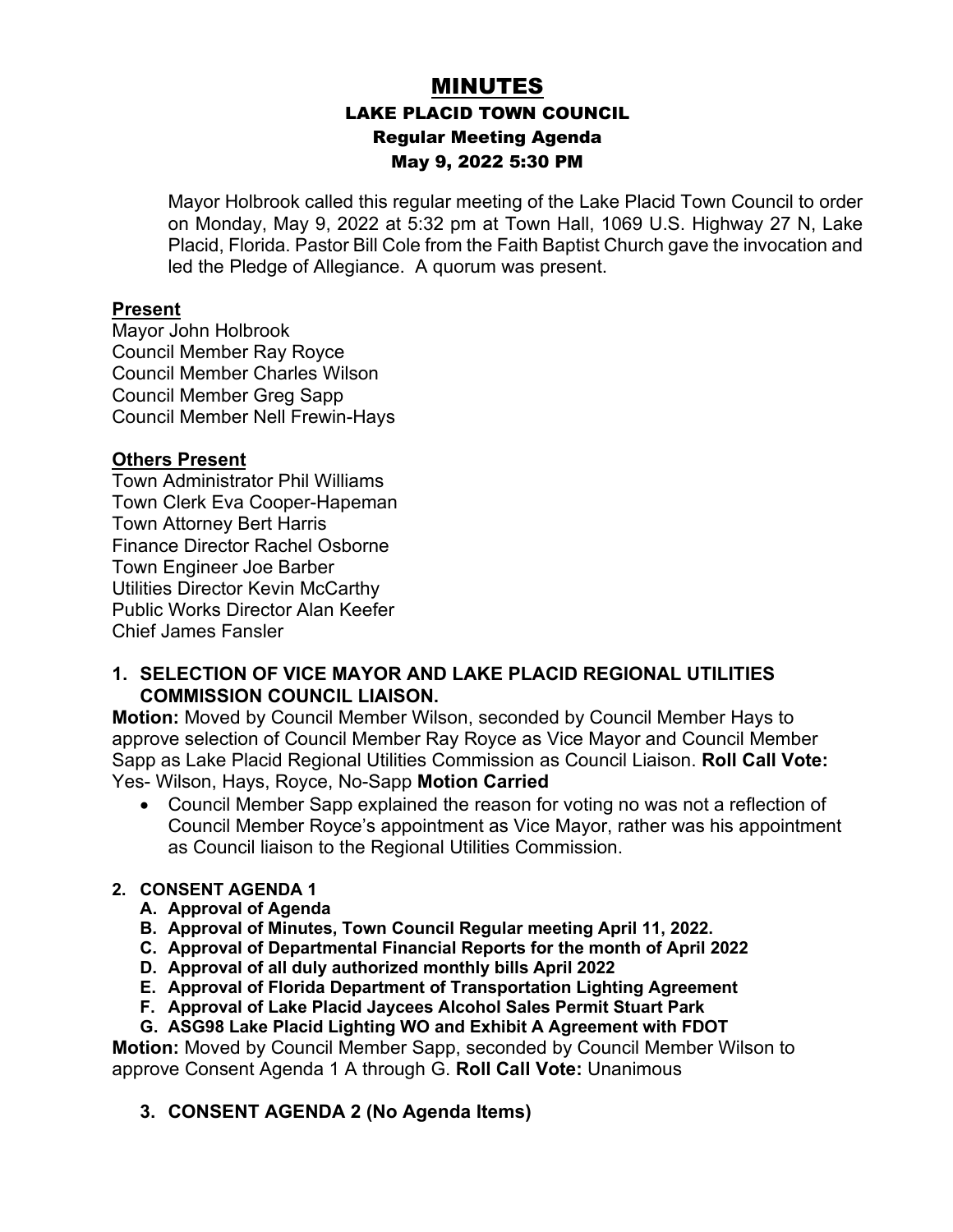### **4. PRESENTATIONS/REQUEST TO SPEAK / CITIZENS ON AGENDA**

- **A.** Town of Lake Placid Murals
	- Mayor Holbrook read a town proclamation honoring Mrs. Harriot Porter. Mrs. Porter has been a steward of the more than fifty murals within the town since 1993. Since then, the murals bring approximately 10,000 visitors to the town each year.
- **B.** Recognition of Council Member Debra Worley service to the Town of Lake Placid.
	- Mayor Holbrook presented to Ms. Worley a plaque honoring her years serving the Town of Lake Placid, highlighting Ms. Worley's work on the town enacting a Community Redevelopment Agency (CRA).
- **5. PUBLIC HEARINGS** (No Agenda Items)

#### **6. TOWN ATTORNEY/PLANNING/DEPARTMENT HEADS/MAYOR/COUNCIL MEMBERS**

## **A. Council Members**

- **1. Council Member Royce – Discussion for a tree replacement police.**
	- Mayor Holbrook, Council, Mr. Williams and Mr. Harris discussed the development of a town tree replacement policy.
		- o Recommendation for staff to develop a policy as there have been palm trees removed due to disease. In addition, discussed that in the future that Bismark Palm be used as replacements in the future.
		- o Funds for Beautification at the Government Center should be included in the next budget.
		- o Maintenance of the irrigation system.
- **A. Planning** (No Agenda Items)

## **B. Town Attorney**

## **1. Resolution 2022-07 Fire and EMS Station for the Lake Placid Area**

• Council Member Royce reported that the environmental studies are currently being done, and the work is moving forward, but stated that the county is discussing scaling back the size of the fire station by 45%. In addition, pointed out that the new fire station will be serving approximately 1/3 of Highlands County's population.

**Motion:** Moved by Council Member Sapp, seconded by Council Member Wilson to approve Resolution 2022-07 **Roll Call Vote:** Unanimous

## **2. Release of Escrow Funds – Leigh Anne Dohmann.PDF**

**Motion:** Moved by Council Member Sapp, seconded by Council Member Wilson to approve the release of Escrow Funds **Roll Call Vote:** Unanimous

## **D. Town Administrator**

### **1. Lake Placid Camp Conference Center FDEO Grant**

- The agreement is for the improvement of the two lift stations in the amount of \$570,000.
- Mr. Barber reported due to the LPCCC consent order this is time sensitive, and the lift stations have been designed.

**Motion:** Moved by Council Member Sapp, seconded by Council Member Hays to approve the FDEO Grant Agreement D0202. **Roll Call Vote:** Unanimous